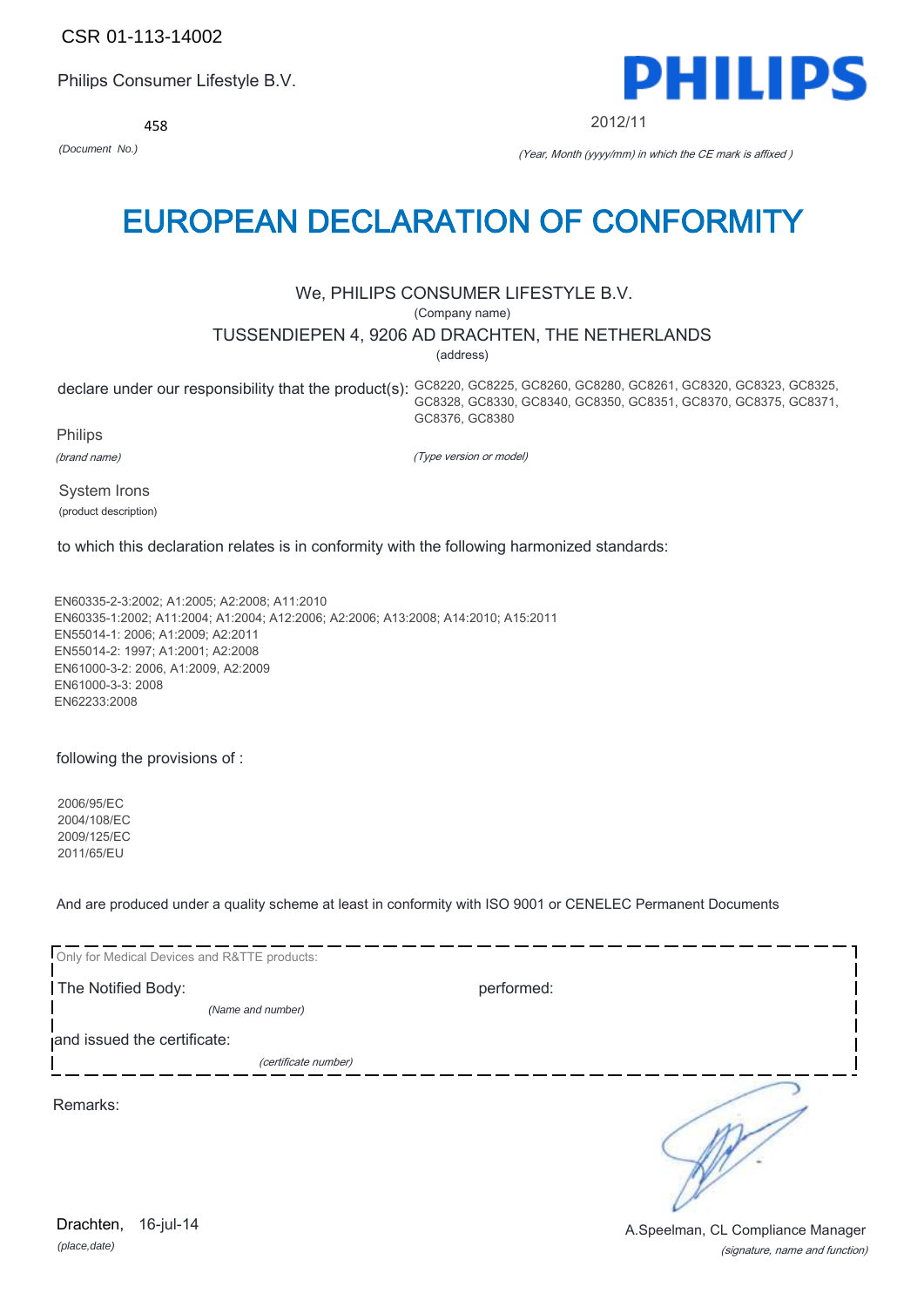458



#### 2012/11

*(Document No. /Bericht Nr. )* (Year, Month (yyyy/mm) in which the CE mark is affixed /Jahr der CE Zeichenerteilung )

# EUROPEAN DECLARATION OF CONFORMITY

(EG - Konformitätserklärung)

## We, PHILIPS CONSUMER LIFESTYLE B.V.

(Company name / Name)

## TUSSENDIEPEN 4, 9206 AD DRACHTEN, THE NETHERLANDS

(address / Anschrift)

declare under our responsibility that the product(s) GC8220, GC8225, GC8260, GC8280, GC8261, GC8320, GC8323, GC8325, erklären als Verantwortliche, daß folgende(s) elektrische(n) Produkt(e) Philips GC8328, GC8330, GC8340, GC8350, GC8351, GC8370, GC8375, GC8371,

GC8376, GC8380

(brand name, Markenname)

(Type version or model, Typenbezeichnung oder Modell )

System Irons (product description, Produktbezeichnung)

## to which this declaration relates is in conformity with the following harmonized standards:

(auf die sich diese Konformitätserklärung bezieht, allen nachstehenden hamonisierten Normen entspricht.)

EN60335-2-3:2002; A1:2005; A2:2008; A11:2010 EN60335-1:2002; A11:2004; A1:2004; A12:2006; A2:2006; A13:2008; A14:2010; A15:2011 EN55014-1: 2006; A1:2009; A2:2011 EN55014-2: 1997; A1:2001; A2:2008 EN61000-3-2: 2006, A1:2009, A2:2009 EN61000-3-3: 2008 EN62233:2008

## following the provisions of :

(Entsprechend den Bestimmungen der)

2006/95/EC 2004/108/EC 2009/125/EC 2011/65/EU

And are produced under a quality scheme at least in conformity with ISO 9001 or CENELEC Permanent Documents (und die gemäß eines Qualitätsystems produziert werden, dass mindestens der ISO 9001 oder CENELEC Permanent Documents entspricht)

| Only for Medical Devices and R&TTE products: |                                         |              |                                                             |
|----------------------------------------------|-----------------------------------------|--------------|-------------------------------------------------------------|
| The Notified Body:                           |                                         | performed:   |                                                             |
| (benannte Stelle)                            | (Name and number/ Name und Kennnummer)  | (ausgeführt) | (description of intervention / Beschreibung des Verfahrens) |
| and issued the certificate:                  |                                         |              |                                                             |
| (und stellen das Zertifikat)                 | (certificate number / Zertifikatnummer) |              |                                                             |
| Remarks:                                     |                                         |              |                                                             |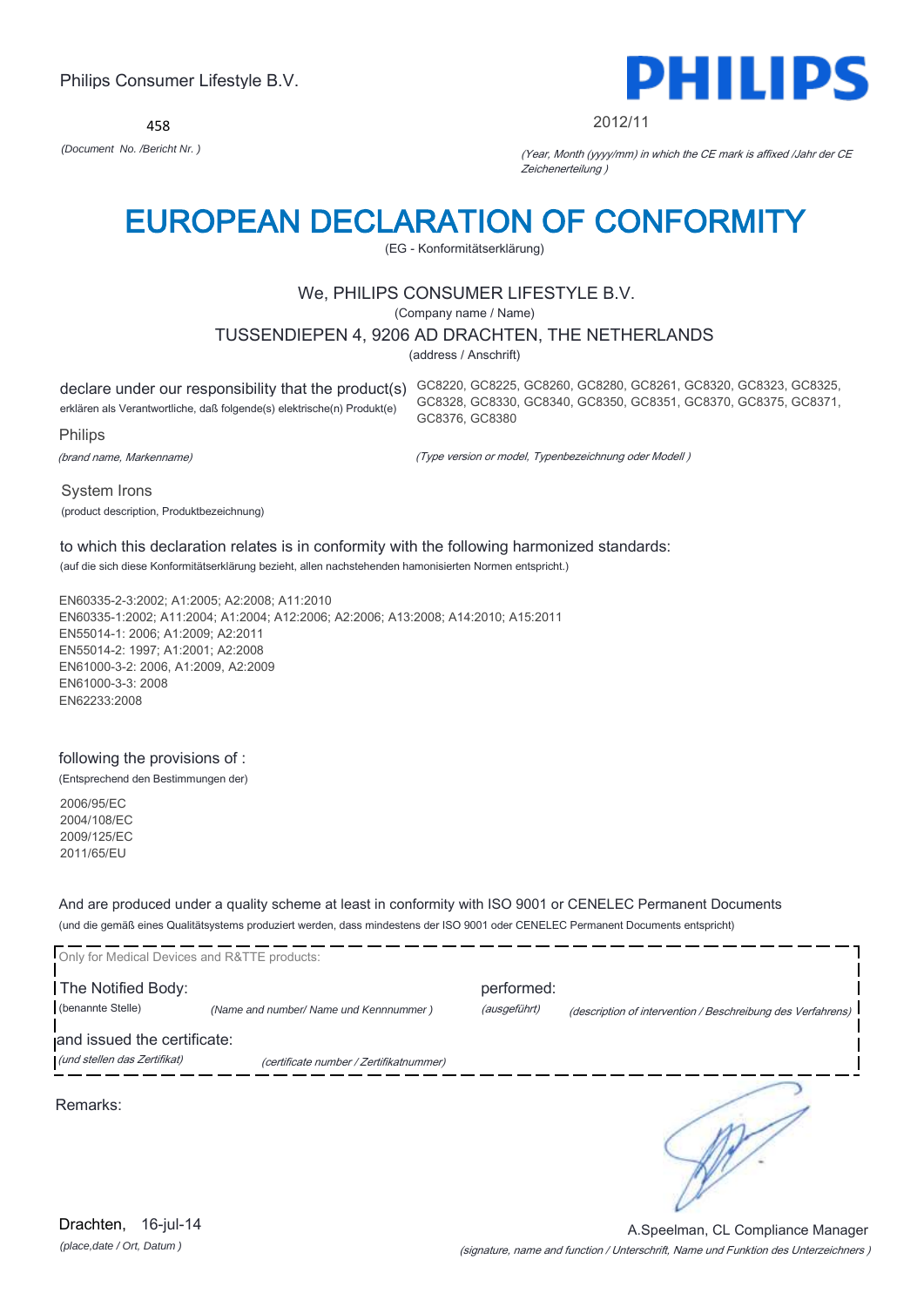458



#### 2012/11

GC8328, GC8330, GC8340, GC8350, GC8351, GC8370, GC8375, GC8371,

*(Document No. / Numéro du document)* (Year, Month (yyyy/mm) in which the CE mark is affixed / Année/mois (aaaa/mm) au cours de laquelle le marquage CE a été apposé)

# EUROPEAN DECLARATION OF CONFORMITY

(DECLARATION DE CONFORMITE CE)

## We, PHILIPS CONSUMER LIFESTYLE B.V.

(Company name / Nom de l'entreprise)

## TUSSENDIEPEN 4, 9206 AD DRACHTEN, THE NETHERLANDS

(address / adresse)

GC8376, GC8380

declare under our responsibility that the product(s) GC8220, GC8225, GC8260, GC8280, GC8261, GC8320, GC8323, GC8325, (déclarons sous notre propre responsabilité que le(s) produit(s)) Philips

(brand name, nom de la marque)

(Type version or model, référence ou modèle)

System Irons (product description, description du produit)

to which this declaration relates is in conformity with the following harmonized standards: (auquel cette déclaration se rapporte, est conforme aux normes harmonisées suivantes)

EN60335-2-3:2002; A1:2005; A2:2008; A11:2010 EN60335-1:2002; A11:2004; A1:2004; A12:2006; A2:2006; A13:2008; A14:2010; A15:2011 EN55014-1: 2006; A1:2009; A2:2011 EN55014-2: 1997; A1:2001; A2:2008 EN61000-3-2: 2006, A1:2009, A2:2009 EN61000-3-3: 2008 EN62233:2008

## following the provisions of :

(conformément aux exigences essentielles et autres dispositions pertinentes de:)

2006/95/EC 2004/108/EC 2009/125/EC 2011/65/EU

And are produced under a quality scheme at least in conformity with ISO 9001 or CENELEC Permanent Documents (Et sont fabriqués conformément à une qualité au moins conforme à la norme ISO 9001 ou aux Documents Permanents CENELEC)

| Only for Medical Devices and R&TTE products:                |                                             |              |                                                              |
|-------------------------------------------------------------|---------------------------------------------|--------------|--------------------------------------------------------------|
| The Notified Body:                                          |                                             | performed:   |                                                              |
| (L'Organisme Notifié)                                       | (Name and number/ nom et numéro)            | (a effectué) | (description of intervention / description de 'intervention) |
| and issued the certificate:<br>(et a délivré le certificat) | (certificate number / numéro du certificat) |              |                                                              |
| Remarks:                                                    |                                             |              |                                                              |

*(place,date / lieu, date)* Drachten, 16-jul-14

### (signature, name and function / signature, nom et fonction) A.Speelman, CL Compliance Manager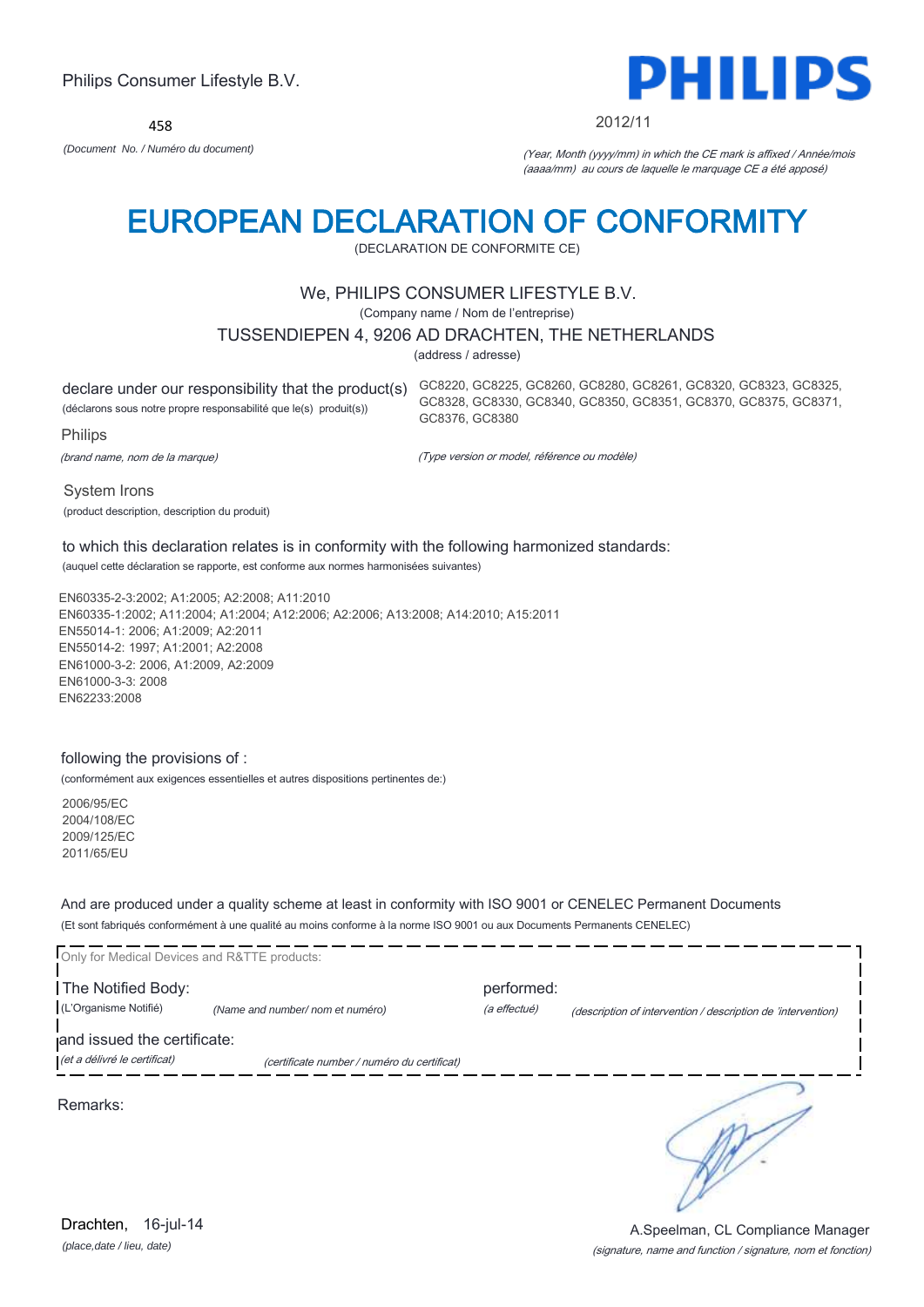458



#### 2012/11

GC8328, GC8330, GC8340, GC8350, GC8351, GC8370, GC8375, GC8371,

*(Document No. / Documentnummer)* (Year, Month (yyyy/mm) in which the CE mark is affixed / Jaar, maand waarin de CE markering is uitgegeven)

# EUROPEAN DECLARATION OF CONFORMITY

(Europeese Conformiteitsverklaring)

## We, PHILIPS CONSUMER LIFESTYLE B.V.

(Company name / Bedrijfsnaam)

## TUSSENDIEPEN 4, 9206 AD DRACHTEN, THE NETHERLANDS

(address / adres)

GC8376, GC8380

declare under our responsibility that the product(s) GC8220, GC8225, GC8260, GC8280, GC8261, GC8320, GC8323, GC8325, (verklaren dat onder onze verantwoordelijkheid de product(en))

Philips

(brand name, merknaam)

(Type version or model, typenummer of model)

System Irons (product description, productbeschrijving)

### to which this declaration relates is in conformity with the following harmonized standards: (waar deze verklaring betrekking op heeft voldoen aan de volgende geharmoniseerde standaarden)

EN60335-2-3:2002; A1:2005; A2:2008; A11:2010 EN60335-1:2002; A11:2004; A1:2004; A12:2006; A2:2006; A13:2008; A14:2010; A15:2011 EN55014-1: 2006; A1:2009; A2:2011 EN55014-2: 1997; A1:2001; A2:2008 EN61000-3-2: 2006, A1:2009, A2:2009 EN61000-3-3: 2008 EN62233:2008

### following the provisions of :

(volgens de voorwaarden van:)

2006/95/EC 2004/108/EC 2009/125/EC 2011/65/EU

And are produced under a quality scheme at least in conformity with ISO 9001 or CENELEC Permanent Documents (En worden geproduceerd volgens een kwaliteitsprogramma wat minimaal overeenkomt met ISO9001 of de CENELEC permanente documenten)

| Only for Medical Devices and R&TTE products: |                                                   |                                                                            |
|----------------------------------------------|---------------------------------------------------|----------------------------------------------------------------------------|
| The Notified Body:                           |                                                   | performed:                                                                 |
| (Notified Body)                              | (Name and number/ Naam en nummer)                 | (heeft uitgevoerd) (description of intervention / uitgevoerd testprotocol) |
| and issued the certificate:                  |                                                   |                                                                            |
| (en heeft een certificaat uitgegeven)        | (certificate number / nummer van het certificaat) |                                                                            |
| Remarks:                                     |                                                   |                                                                            |

A.Speelman, CL Compliance Manager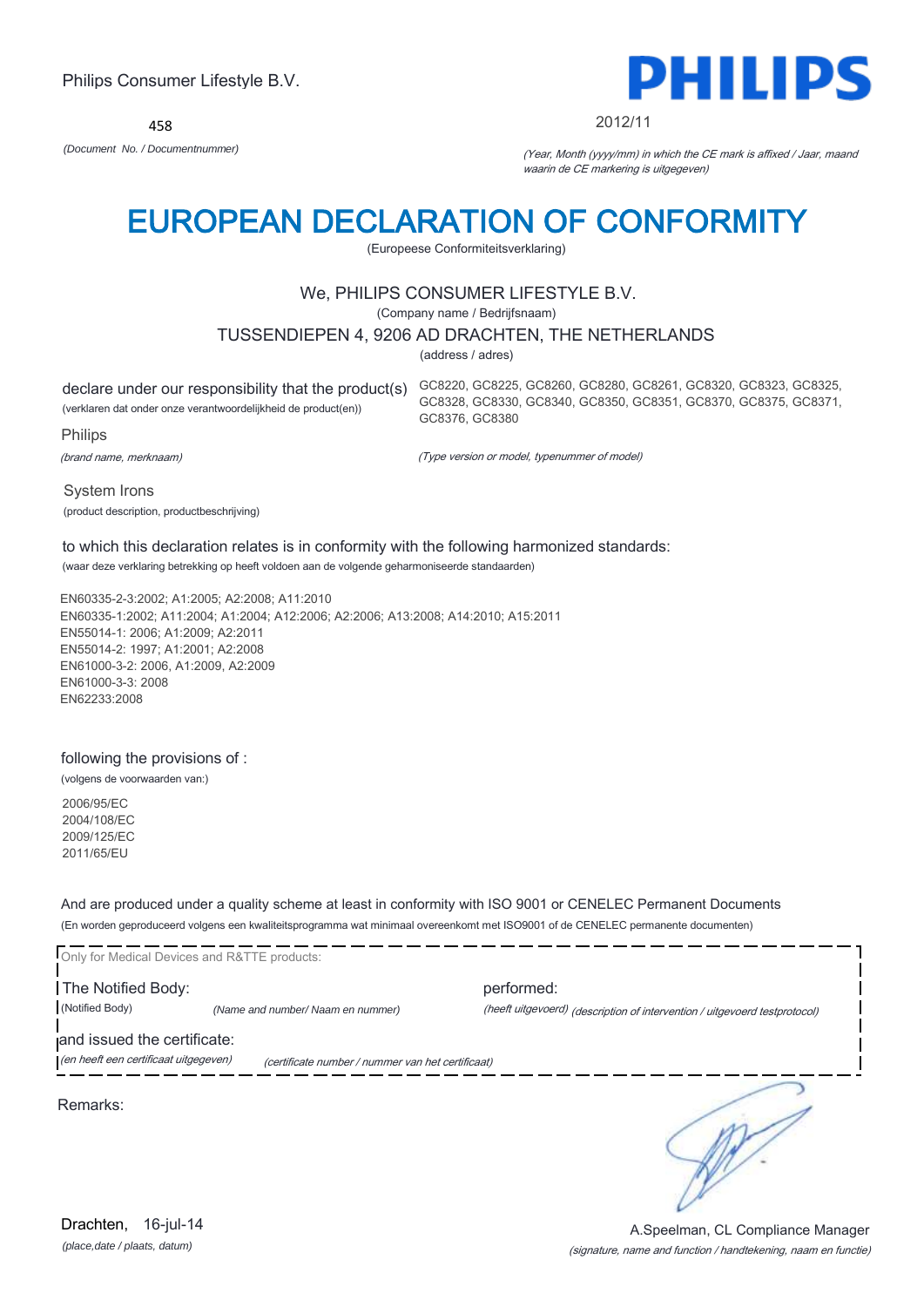458



#### 2012/11

*(Document No. / Číslo zprávy)* (Year, Month (yyyy/mm) in which the CE mark is affixed / Rok udělění známky CE)

# EUROPEAN DECLARATION OF CONFORMITY

(Prohlášení o shodě v EU)

## We, PHILIPS CONSUMER LIFESTYLE B.V.

(Company name / Jméno)

## TUSSENDIEPEN 4, 9206 AD DRACHTEN, THE NETHERLANDS

(address / adresa)

(Prohlašujeme na svou odpovědnost, že elektrický výrobek)

declare under our responsibility that the product(s) GC8220, GC8225, GC8260, GC8280, GC8261, GC8320, GC8323, GC8325, GC8328, GC8330, GC8340, GC8350, GC8351, GC8370, GC8375, GC8371, GC8376, GC8380

Philips

(brand name, značka)

(Type version or model, Typ verze nebo model)

System Irons (product description, popis výrobku)

## to which this declaration relates is in conformity with the following harmonized standards:

(na nějž se toto prohlášení vztahuje, je ve shodě s následujícími harmonizovanými normami:)

EN60335-2-3:2002; A1:2005; A2:2008; A11:2010 EN60335-1:2002; A11:2004; A1:2004; A12:2006; A2:2006; A13:2008; A14:2010; A15:2011 EN55014-1: 2006; A1:2009; A2:2011 EN55014-2: 1997; A1:2001; A2:2008 EN61000-3-2: 2006, A1:2009, A2:2009 EN61000-3-3: 2008 EN62233:2008

## following the provisions of :

(Následovaných ustanoveními Směrnic:)

2006/95/EC 2004/108/EC 2009/125/EC 2011/65/EU

And are produced under a quality scheme at least in conformity with ISO 9001 or CENELEC Permanent Documents (A jsou vyráběny v systému řízení kvality minimálně ve shodě s ISO 9001 nebo)

| Only for Medical Devices and R&TTE products: |                                          |                         |                                               |
|----------------------------------------------|------------------------------------------|-------------------------|-----------------------------------------------|
| The Notified Body:<br>(Kompetentní orgán)    | (Name and number/ Název a číslo)         | performed:<br>(provedl) | (description of intervention / popis operace) |
| and issued the certificate:                  |                                          |                         |                                               |
| (a vydal certifikát,)                        | (certificate number / číslo certifikátu) |                         |                                               |
| Remarks:                                     |                                          |                         |                                               |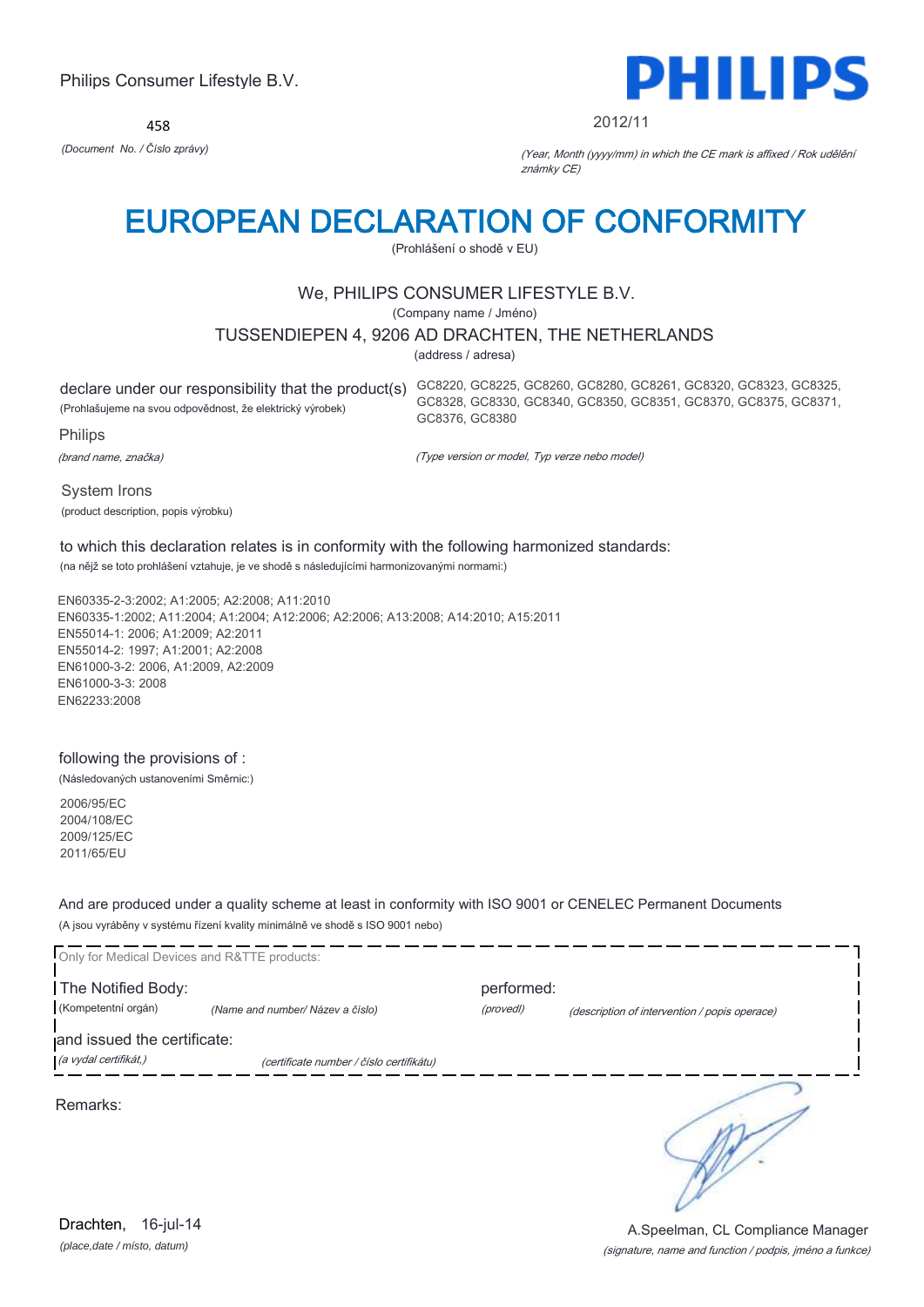458



#### 2012/11

*(Document No. / Rapportnummer)* (Year, Month (yyyy/mm) in which the CE mark is affixed / Årstal for påhæftning af CE-mærkningen)

# EUROPEAN DECLARATION OF CONFORMITY

(EU KONFORMITETSERKLÆRING)

## We, PHILIPS CONSUMER LIFESTYLE B.V.

(Company name / Virksomhedens navn)

## TUSSENDIEPEN 4, 9206 AD DRACHTEN, THE NETHERLANDS

(address / adresse)

declare under our responsibility that the product(s) GC8220, GC8225, GC8260, GC8280, GC8261, GC8320, GC8323, GC8325, (Erklærer i henhold til vores ansvar, at de(t) elektriske produkt(er)) Philips GC8328, GC8330, GC8340, GC8350, GC8351, GC8370, GC8375, GC8371, GC8376, GC8380

(brand name, navn på varemærke)

(Type version or model, type eller model)

System Irons (product description, produktbeskrivelse)

### to which this declaration relates is in conformity with the following harmonized standards: (til hvilke(t) denne erklæring relaterer sig, er i konformitet med følgende harmoniserede standarder)

EN60335-2-3:2002; A1:2005; A2:2008; A11:2010 EN60335-1:2002; A11:2004; A1:2004; A12:2006; A2:2006; A13:2008; A14:2010; A15:2011 EN55014-1: 2006; A1:2009; A2:2011 EN55014-2: 1997; A1:2001; A2:2008

EN61000-3-2: 2006, A1:2009, A2:2009 EN61000-3-3: 2008 EN62233:2008

## following the provisions of :

(Opfylder de ufravigelige krav og øvrige forskrifter i)

2006/95/EC 2004/108/EC 2009/125/EC 2011/65/EU

And are produced under a quality scheme at least in conformity with ISO 9001 or CENELEC Permanent Documents (Og er produceret i en kvalitet, der, som minimum, opfylder kravene i ISO 9001-standarden eller CENELEC's permanente dokumenter)

| Only for Medical Devices and R&TTE products:   |                                         |            |                                                                              |
|------------------------------------------------|-----------------------------------------|------------|------------------------------------------------------------------------------|
| The Notified Body:<br>(Det Notificerede Organ) | (Name and number/Navn og nummer)        | performed: | (har gennemført) (description of intervention / beskrivelse af intervention) |
| and issued the certificate:                    |                                         |            |                                                                              |
| (og udstedt erklæringen)                       | (certificate number / erklæringsnummer) |            |                                                                              |
|                                                |                                         |            |                                                                              |

Remarks:

*(place,date / sted, dato)* Drachten, 16-jul-14

(signature, name and function / Signatur, navn og titel) A.Speelman, CL Compliance Manager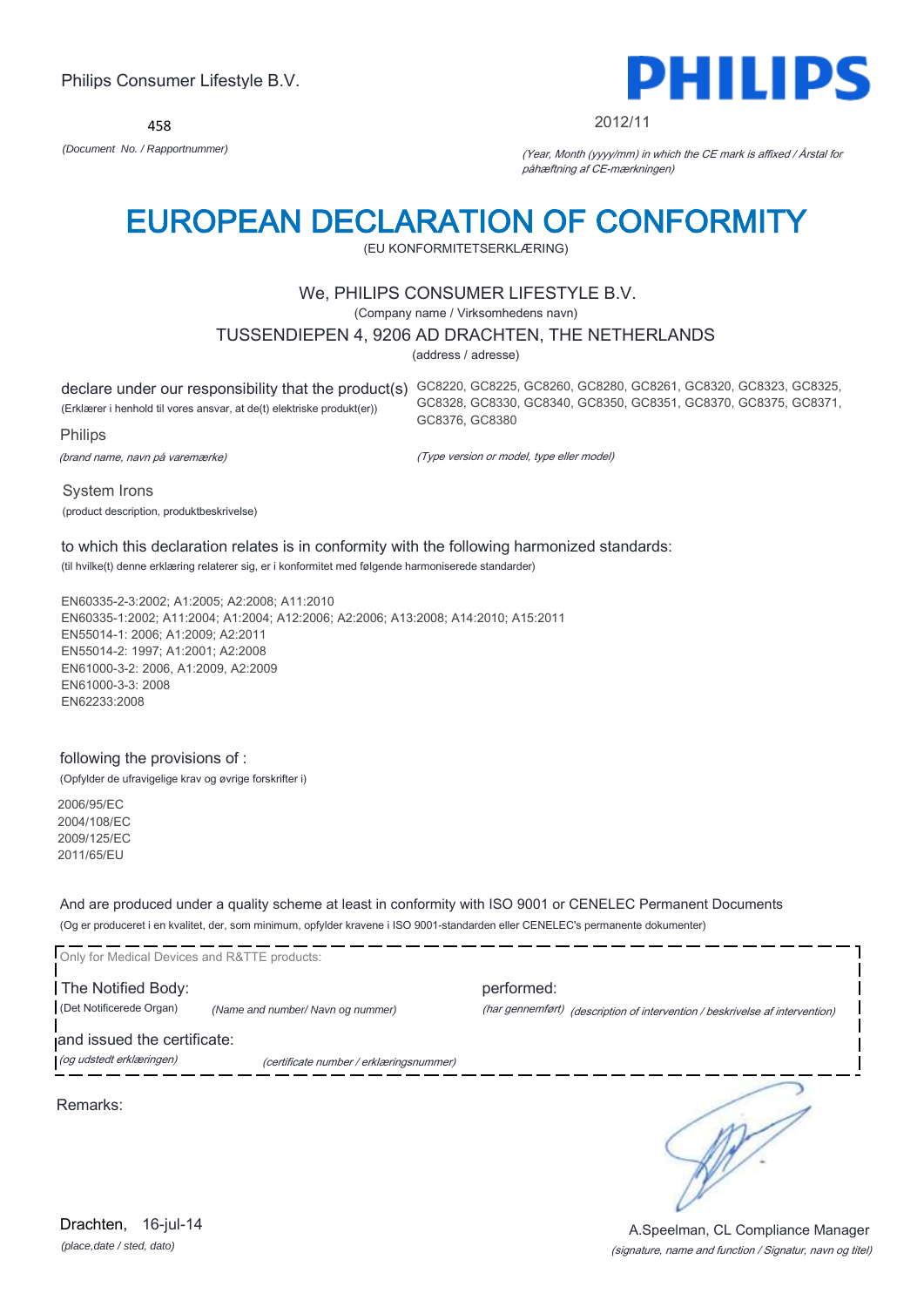458



#### 2012/11

*(Document No. / Documento nº.)* (Year, Month (yyyy/mm) in which the CE mark is affixed / Año en el que se incluye el marcado CE))

# EUROPEAN DECLARATION OF CONFORMITY

(EU DECLARACIÓN CE DE CONFORMIDAD)

## We, PHILIPS CONSUMER LIFESTYLE B.V.

(Company name / Nombre compaña )

### TUSSENDIEPEN 4, 9206 AD DRACHTEN, THE NETHERLANDS

(address / dirección )

declare under our responsibility that the product(s): (Declaramos bajo nuestra propia responsabilidad que el (los) producto(s): GC8220, GC8225, GC8260, GC8280, GC8261, GC8320, GC8323, GC8325, GC8328, GC8330, GC8340, GC8350, GC8351, GC8370, GC8375, GC8371, GC8376, GC8380

Philips

(brand name, nombre de la marca)

(Type version or model, Referencia o modelo)

System Irons

(product description, descripción del producto )

## to which this declaration relates is in conformity with the following harmonized standards:

(Al que hace referencia esta declaración cumple con las siguientes normas armonizadas)

EN60335-2-3:2002; A1:2005; A2:2008; A11:2010 EN60335-1:2002; A11:2004; A1:2004; A12:2006; A2:2006; A13:2008; A14:2010; A15:2011 EN55014-1: 2006; A1:2009; A2:2011 EN55014-2: 1997; A1:2001; A2:2008 EN61000-3-2: 2006, A1:2009, A2:2009 EN61000-3-3: 2008 EN62233:2008

### following the provisions of :

(Siguiendo las disposiciones relativas a:)

2006/95/EC 2004/108/EC 2009/125/EC 2011/65/EU

And are produced under a quality scheme at least in conformity with ISO 9001 or CENELEC Permanent Documents (Y se fabrican conforme a una calidad al menos conforme a la norma ISO 9001 o a los Documentos Permanentes CENELEC)

| Only for Medical Devices and R&TTE products:              |                                              |                            |                                                                |
|-----------------------------------------------------------|----------------------------------------------|----------------------------|----------------------------------------------------------------|
| The Notified Body:<br>(El organismo notificado)           | (Name and number/ Nombre y número)           | performed:<br>(realizador) | (description of intervention / descripción de la intervención) |
| and issued the certificate:<br>(Y expidió el certificado) | (certificate number / número de certificado) |                            |                                                                |
| Remarks:                                                  |                                              |                            |                                                                |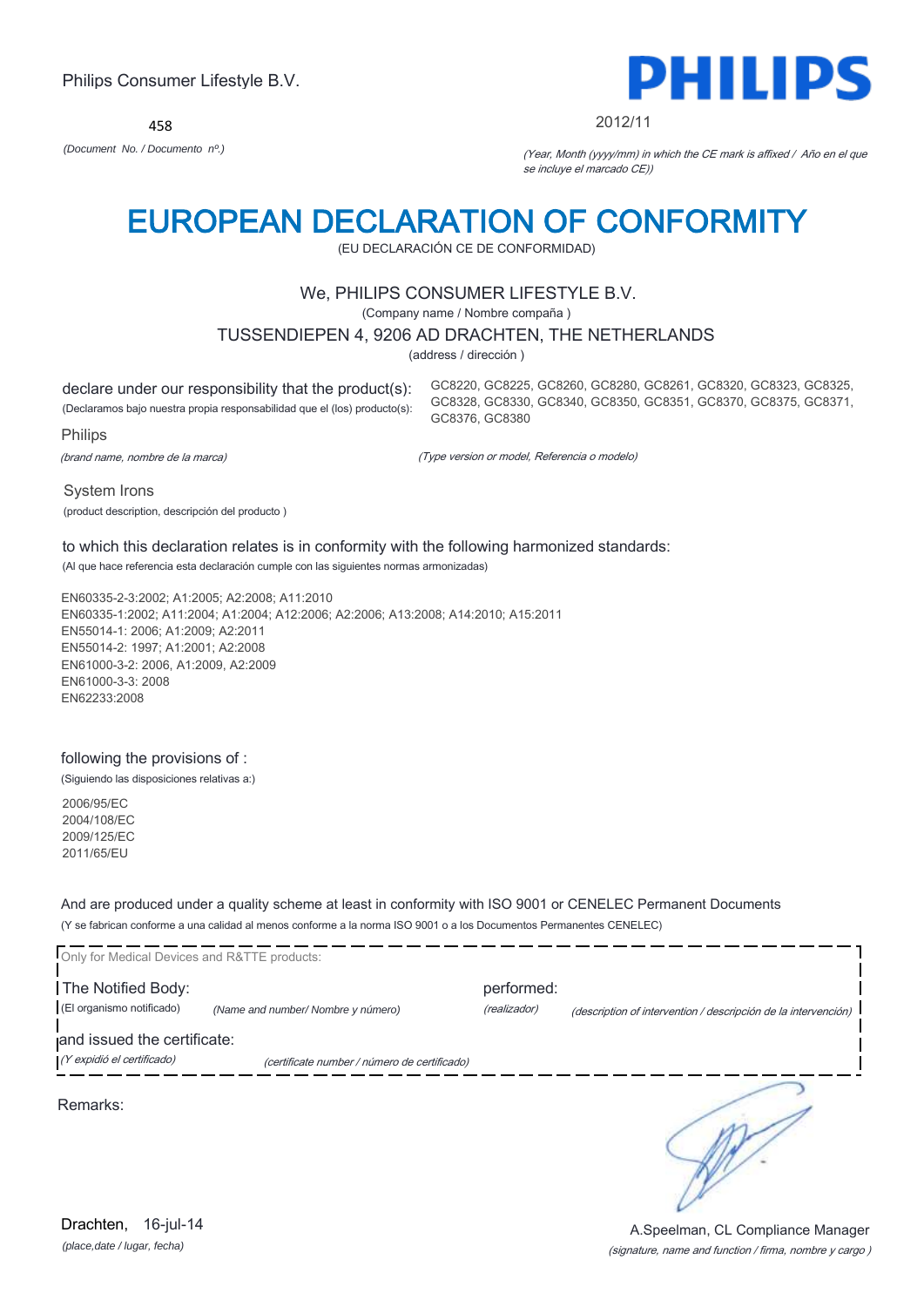458



#### 2012/11

GC8328, GC8330, GC8340, GC8350, GC8351, GC8370, GC8375, GC8371,

*(Document No. / Raportti nr.)* (Year, Month (yyyy/mm) in which the CE mark is affixed / CE merkinnän myöntämisvuosi)

# EUROPEAN DECLARATION OF CONFORMITY

(Vaatimustenmukaisuusvakuutus)

## We, PHILIPS CONSUMER LIFESTYLE B.V.

(Company name / Nimi)

## TUSSENDIEPEN 4, 9206 AD DRACHTEN, THE NETHERLANDS

(address / Osoite)

GC8376, GC8380

declare under our responsibility that the product(s) GC8220, GC8225, GC8260, GC8280, GC8261, GC8320, GC8323, GC8325, (Ilmoitus seuraavista vastuullamme olevista sähkötuotteista:)

Philips

(brand name, Brändinimi)

(Type version or model, Tyypi, versio tai malli)

System Irons (product description, Tuotekuvaus)

## to which this declaration relates is in conformity with the following harmonized standards:

(Tämä vakuutus on yhdenmukainen seuraavien harmonisointistandardien kanssa)

EN60335-2-3:2002; A1:2005; A2:2008; A11:2010 EN60335-1:2002; A11:2004; A1:2004; A12:2006; A2:2006; A13:2008; A14:2010; A15:2011 EN55014-1: 2006; A1:2009; A2:2011 EN55014-2: 1997; A1:2001; A2:2008 EN61000-3-2: 2006, A1:2009, A2:2009 EN61000-3-3: 2008 EN62233:2008

### following the provisions of :

(Seuraavien määräysten mukaisesti)

2006/95/EC 2004/108/EC 2009/125/EC 2011/65/EU

And are produced under a quality scheme at least in conformity with ISO 9001 or CENELEC Permanent Documents (Ja on tuotettu seuraavien laatujärjestelmien mukaisesti : ISO 9001 ja CENELEC asiakirjat)

| Only for Medical Devices and R&TTE products:        |                                             |                             |                                                     |
|-----------------------------------------------------|---------------------------------------------|-----------------------------|-----------------------------------------------------|
| The Notified Body:<br>(Ilmoitettu laitos)           | (Name and number/ Nimi ja numero)           | performed:<br>(suoritetaan) | (description of intervention / toimenpiteen kuvaus) |
| and issued the certificate:<br>(Todistuksen antaja) | (certificate number / Sertifikaatin numero) |                             |                                                     |
| Remarks:                                            |                                             |                             |                                                     |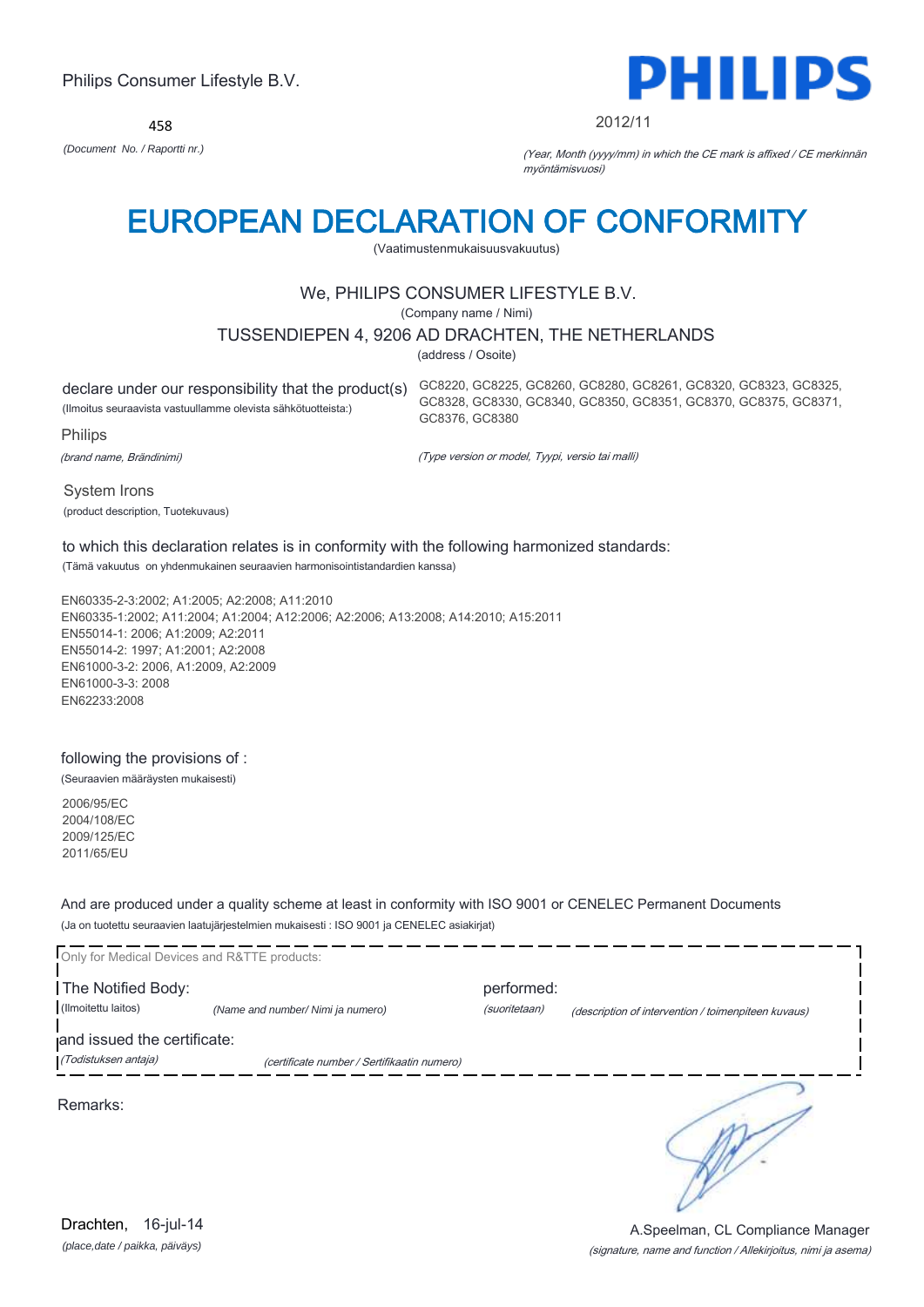458



#### 2012/11

*(Document No. / Jelentés száma)* (Year, Month (yyyy/mm) in which the CE mark is affixed / A CE jelzés feltüntetésének éve)

# EUROPEAN DECLARATION OF CONFORMITY

(EC MEGFELELŐSÉGI NYILATKOZAT)

## We, PHILIPS CONSUMER LIFESTYLE B.V.

(Company name / Név)

## TUSSENDIEPEN 4, 9206 AD DRACHTEN, THE NETHERLANDS

(address / cím)

declare under our responsibility that the product(s) (Felelőssége tudatában nyilatkozik, hogy az alábbi elektronikai termék(ek))

Philips

(brand name, márkanév)

GC8328, GC8330, GC8340, GC8350, GC8351, GC8370, GC8375, GC8371, GC8376, GC8380

GC8220, GC8225, GC8260, GC8280, GC8261, GC8320, GC8323, GC8325,

(Type version or model, Típusváltozat vagy modell)

System Irons (product description, termék megnevezése)

## to which this declaration relates is in conformity with the following harmonized standards:

(Az ezen nyilatkozatban foglaltak szerint megfelel(nek) a következő harmonizált szabványoknak)

EN60335-2-3:2002; A1:2005; A2:2008; A11:2010 EN60335-1:2002; A11:2004; A1:2004; A12:2006; A2:2006; A13:2008; A14:2010; A15:2011 EN55014-1: 2006; A1:2009; A2:2011 EN55014-2: 1997; A1:2001; A2:2008 EN61000-3-2: 2006, A1:2009, A2:2009 EN61000-3-3: 2008 EN62233:2008

## following the provisions of :

(Követve a következő ajánlásokat)

2006/95/EC 2004/108/EC 2009/125/EC 2011/65/EU

And are produced under a quality scheme at least in conformity with ISO 9001 or CENELEC Permanent Documents (legalább az ISO 9001-nek megfelelően vagy)

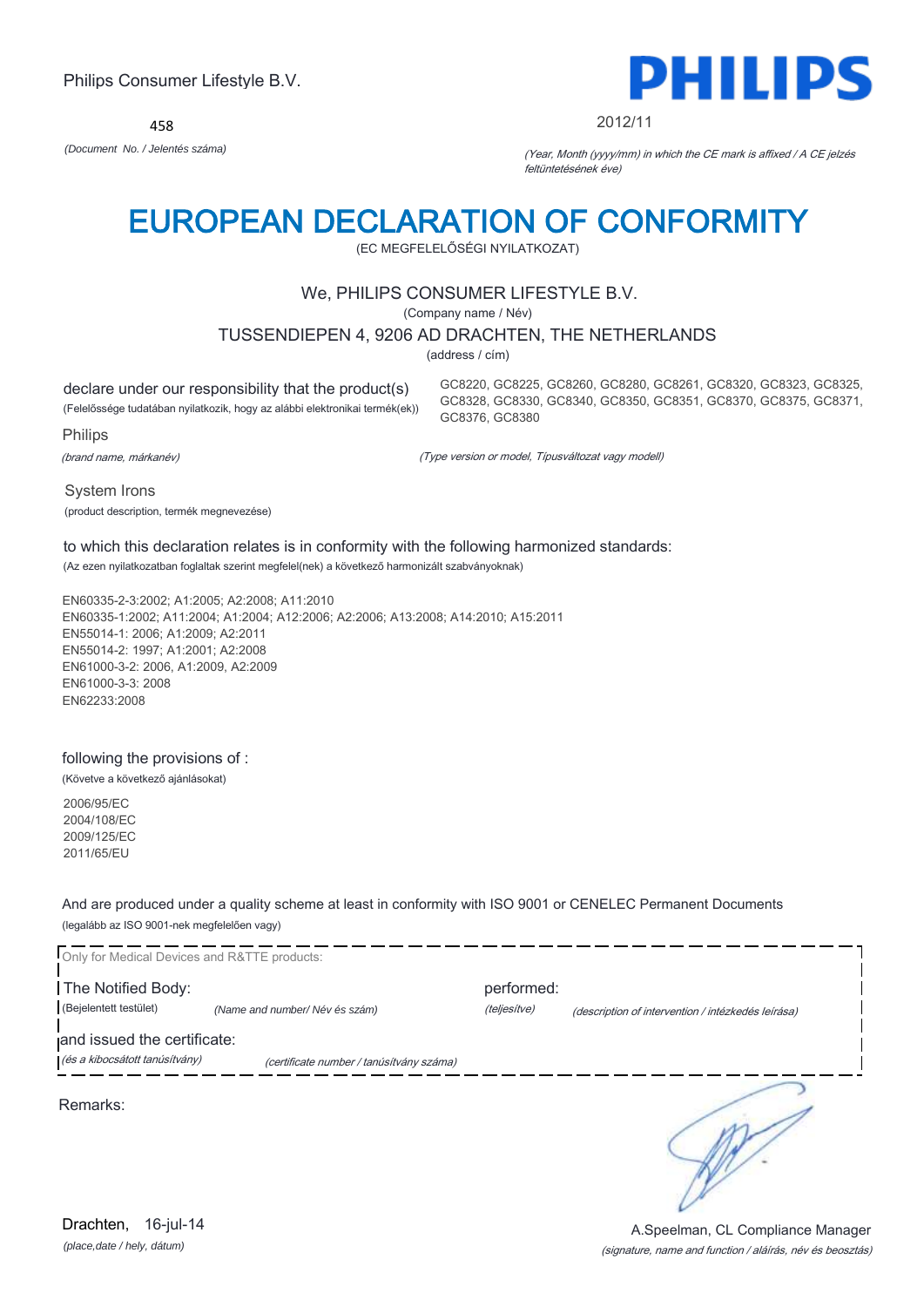458



#### 2012/11

*(Document No. / Report Numero )* (Year, Month (yyyy/mm) in which the CE mark is affixed / Anno di apposizione della marcatura CE)

## EUROPEAN DECLARATION OF CONFORMITY

(DICHIARAZIONE DI CONFORMITA' CE )

## We, PHILIPS CONSUMER LIFESTYLE B.V.

(Company name / denominazione sociale)

## TUSSENDIEPEN 4, 9206 AD DRACHTEN, THE NETHERLANDS

(address / sede)

declare under our responsibility that the product(s): GC8220, GC8225, GC8260, GC8280, GC8261, GC8320, GC8323, GC8325, (dichiara sotto la propria responsabilità che il /i Prodotto /i elettrico/i) Philips GC8328, GC8330, GC8340, GC8350, GC8351, GC8370, GC8375, GC8371, GC8376, GC8380

(brand name, marchio)

(Type version or model, modello o versione )

System Irons

(product description, descrizione del prodotto)

## to which this declaration relates is in conformity with the following harmonized standards:

(al quale la presente dichiarazione si riferisce è conforme alle seguenti norme tecniche armonizzate)

EN60335-2-3:2002; A1:2005; A2:2008; A11:2010 EN60335-1:2002; A11:2004; A1:2004; A12:2006; A2:2006; A13:2008; A14:2010; A15:2011 EN55014-1: 2006; A1:2009; A2:2011 EN55014-2: 1997; A1:2001; A2:2008 EN61000-3-2: 2006, A1:2009, A2:2009 EN61000-3-3: 2008 EN62233:2008

### following the provisions of :

(secondo le disposizioni della )

2006/95/EC 2004/108/EC 2009/125/EC 2011/65/EU

And are produced under a quality scheme at least in conformity with ISO 9001 or CENELEC Permanent Documents (e i processi produttivi seguono un sistema qualità conforme almeno alla norma ISO 9001 o ai documenti permanenti CENELEC)

| Only for Medical Devices and R&TTE products:              |                                               |                             |                                                             |
|-----------------------------------------------------------|-----------------------------------------------|-----------------------------|-------------------------------------------------------------|
| The Notified Body:<br>(L'ente certificatore notificato)   | (Name and number/ denominazione e numero)     | performed:<br>(ha eseguito) | (description of intervention / descrizione dell'intervento) |
| and issued the certificate:<br>(ed emesso il certificato) | (certificate number / numero del certificato) |                             |                                                             |
| Remarks:                                                  |                                               |                             |                                                             |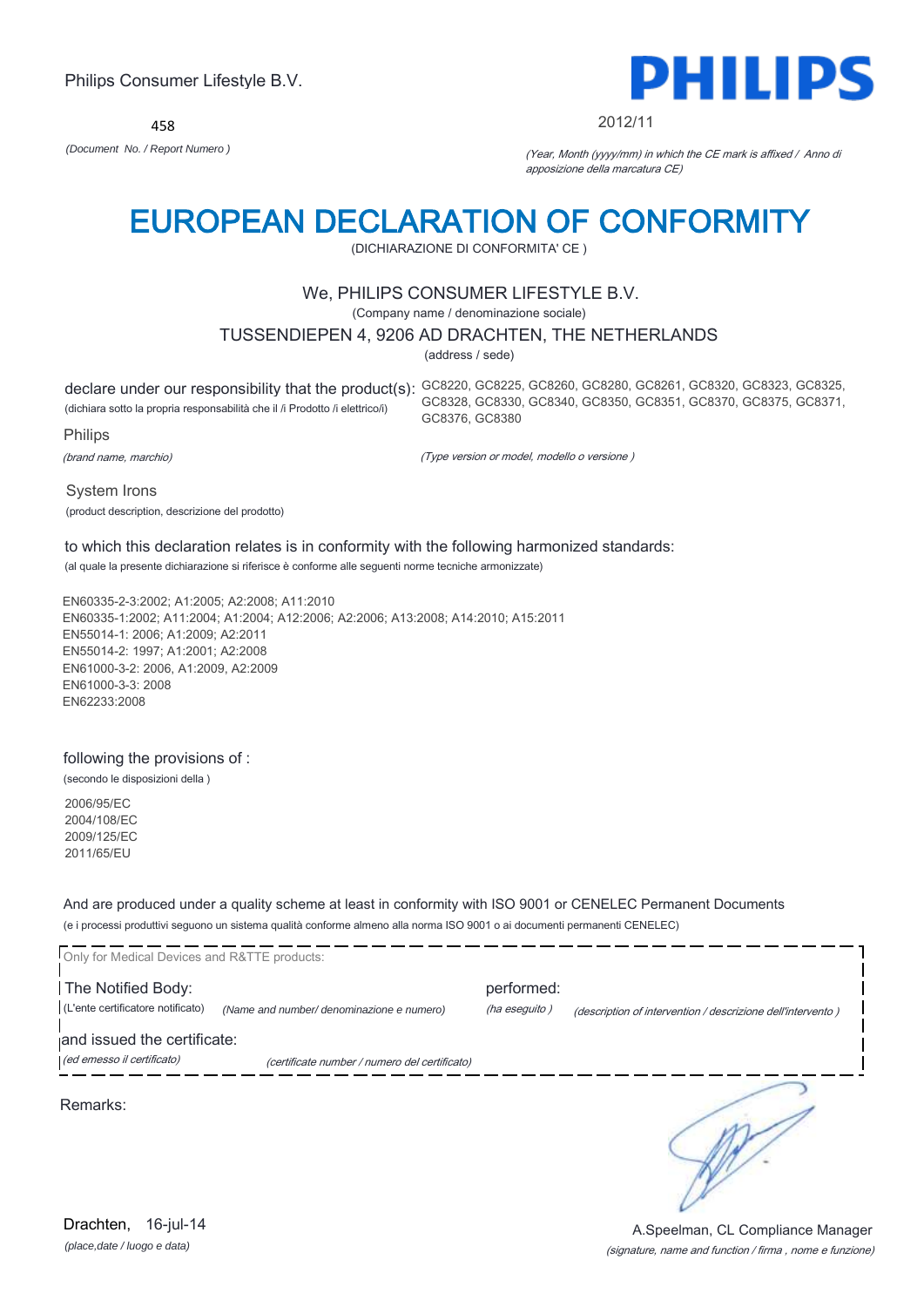458



#### 2012/11

*(Document No. / Pranešimo Nr.)* (Year, Month (yyyy/mm) in which the CE mark is affixed / Metai, kada CE patvirtino)

# EUROPEAN DECLARATION OF CONFORMITY

(EC ATITIKTIES DEKLARACIJA)

## We, PHILIPS CONSUMER LIFESTYLE B.V.

(Company name / Pavadinimas)

### TUSSENDIEPEN 4, 9206 AD DRACHTEN, THE NETHERLANDS

(address / adresas)

(Deklaruojame, kad elektronikos gaminys (-iai):)

declare under our responsibility that the product(s) GC8220, GC8225, GC8260, GC8280, GC8261, GC8320, GC8323, GC8325, GC8328, GC8330, GC8340, GC8350, GC8351, GC8370, GC8375, GC8371, GC8376, GC8380

Philips

(brand name, firmos ženklo pavadinimas )

(Type version or model, Tipas arba modelis)

System Irons

(product description, gaminio aprašymas)

## to which this declaration relates is in conformity with the following harmonized standards:

(Pagal šią deklaraciją atitinka toliau nurodytus standartus:)

EN60335-2-3:2002; A1:2005; A2:2008; A11:2010 EN60335-1:2002; A11:2004; A1:2004; A12:2006; A2:2006; A13:2008; A14:2010; A15:2011 EN55014-1: 2006; A1:2009; A2:2011 EN55014-2: 1997; A1:2001; A2:2008 EN61000-3-2: 2006, A1:2009, A2:2009 EN61000-3-3: 2008 EN62233:2008

### following the provisions of :

(Atitinka tokias nuostatas:)

2006/95/EC 2004/108/EC 2009/125/EC 2011/65/EU

And are produced under a quality scheme at least in conformity with ISO 9001 or CENELEC Permanent Documents (Pagaminta atitinkant visus kokybės reikalavimus pagal ISO 9001 ar CENELEC nuolatinius dokumentus)

| Only for Medical Devices and R&TTE products: |                                            |            |                                                         |
|----------------------------------------------|--------------------------------------------|------------|---------------------------------------------------------|
| The Notified Body:                           |                                            | performed: |                                                         |
| (Informuota įstaiga)                         | (Name and number/ Pavadinimas ir numeris)  | (atlikta)  | (description of intervention / intervencijos aprašymas) |
| and issued the certificate:                  |                                            |            |                                                         |
| (Sertifikatas išleistas)                     | (certificate number / sertifikato numeris) |            |                                                         |
| Remarks:                                     |                                            |            |                                                         |

*(place,date / vieta, data)* Drachten, 16-jul-14

### (signature, name and function / parašas, vardas, pavardė ir pareigos) A.Speelman, CL Compliance Manager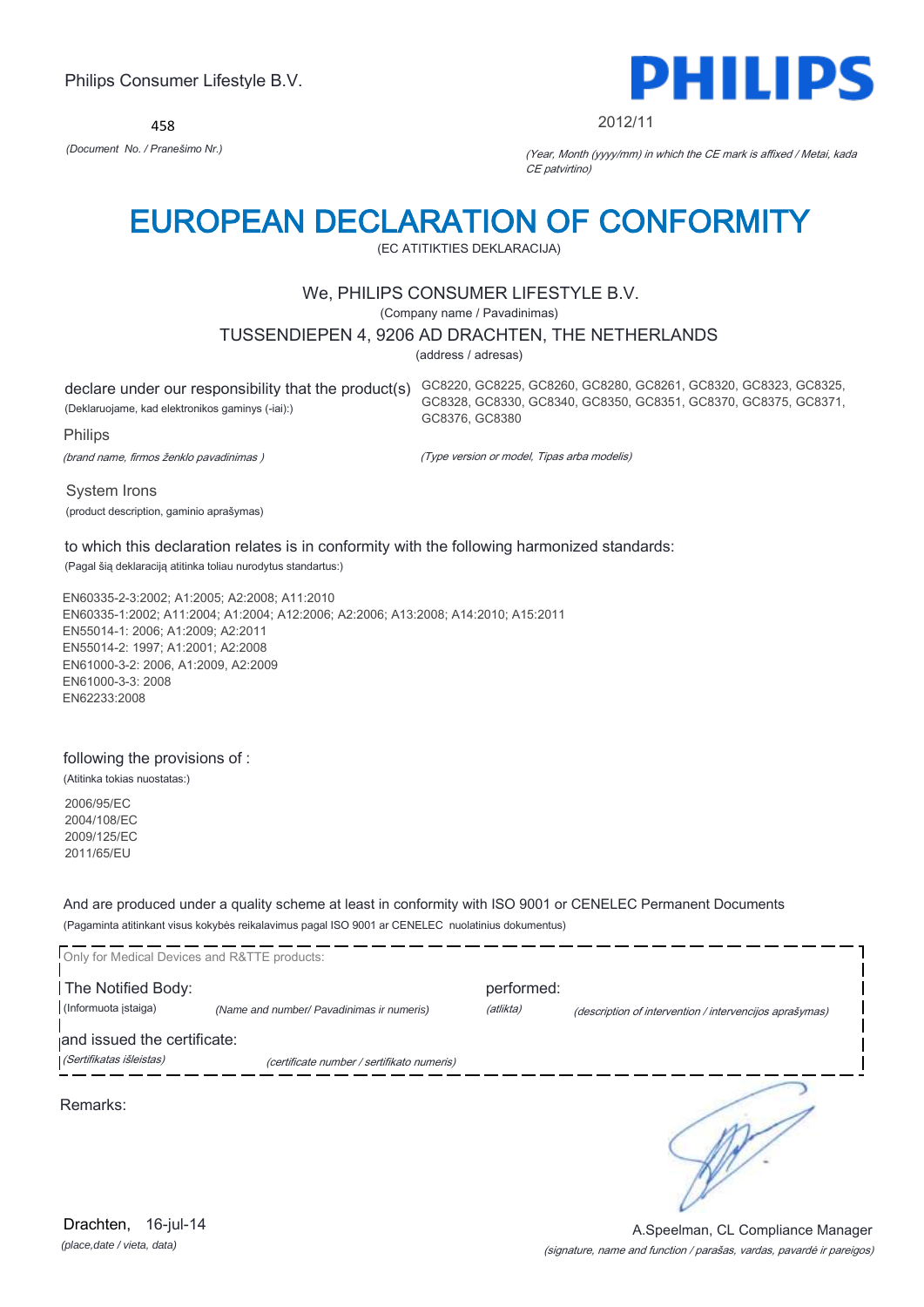458



#### 2012/11

*(Document No. / Ziņojums Nr)* (Year, Month (yyyy/mm) in which the CE mark is affixed / Gads kurā CE zīme ieviesta)

# EUROPEAN DECLARATION OF CONFORMITY

(EC deklarācija atbilstība)

## We, PHILIPS CONSUMER LIFESTYLE B.V.

(Company name / vārds)

## TUSSENDIEPEN 4, 9206 AD DRACHTEN, THE NETHERLANDS

(address / adrese)

(deklarēt zem vai atbildība ka, elektronisks produkts)

declare under our responsibility that the product(s) GC8220, GC8225, GC8260, GC8280, GC8261, GC8320, GC8323, GC8325, GC8328, GC8330, GC8340, GC8350, GC8351, GC8370, GC8375, GC8371, GC8376, GC8380

(brand name, fabrikas marka vārds)

Philips

(Type version or model, Tips, versija vai modelis)

System Irons (product description, produkta apraksts)

to which this declaration relates is in conformity with the following harmonized standards: (Kam ši deklarācija atbilst ir apliecināt ar sekojošiem saskaņotiem standartiem)

EN60335-2-3:2002; A1:2005; A2:2008; A11:2010 EN60335-1:2002; A11:2004; A1:2004; A12:2006; A2:2006; A13:2008; A14:2010; A15:2011 EN55014-1: 2006; A1:2009; A2:2011 EN55014-2: 1997; A1:2001; A2:2008 EN61000-3-2: 2006, A1:2009, A2:2009 EN61000-3-3: 2008 EN62233:2008

### following the provisions of :

(Sekojot noteikumiem)

2006/95/EC 2004/108/EC 2009/125/EC 2011/65/EU

And are produced under a quality scheme at least in conformity with ISO 9001 or CENELEC Permanent Documents (Tiek ražots zem kvalitātes sistēma kas ir apstiprināta ar ISO 9001 vai CENELEC pastāvošiem dokumentiem )

| Only for Medical Devices and R&TTE products: |                                           |            |                                                        |
|----------------------------------------------|-------------------------------------------|------------|--------------------------------------------------------|
| The Notified Body:                           |                                           | performed: |                                                        |
| (Reģistrēta galvenā daļa)                    | (Name and number/ vārds un numurs)        | (paveikts) | (description of intervention / intervencijas apraksts) |
| and issued the certificate:                  |                                           |            |                                                        |
| (Un izveido sertifikātu)                     | (certificate number / sertifikāta numurs) |            |                                                        |
| Remarks:                                     |                                           |            |                                                        |

*(place,date / vieta, datums)* Drachten, 16-jul-14

#### (signature, name and function / parskts, vārds un amatpienākums) A.Speelman, CL Compliance Manager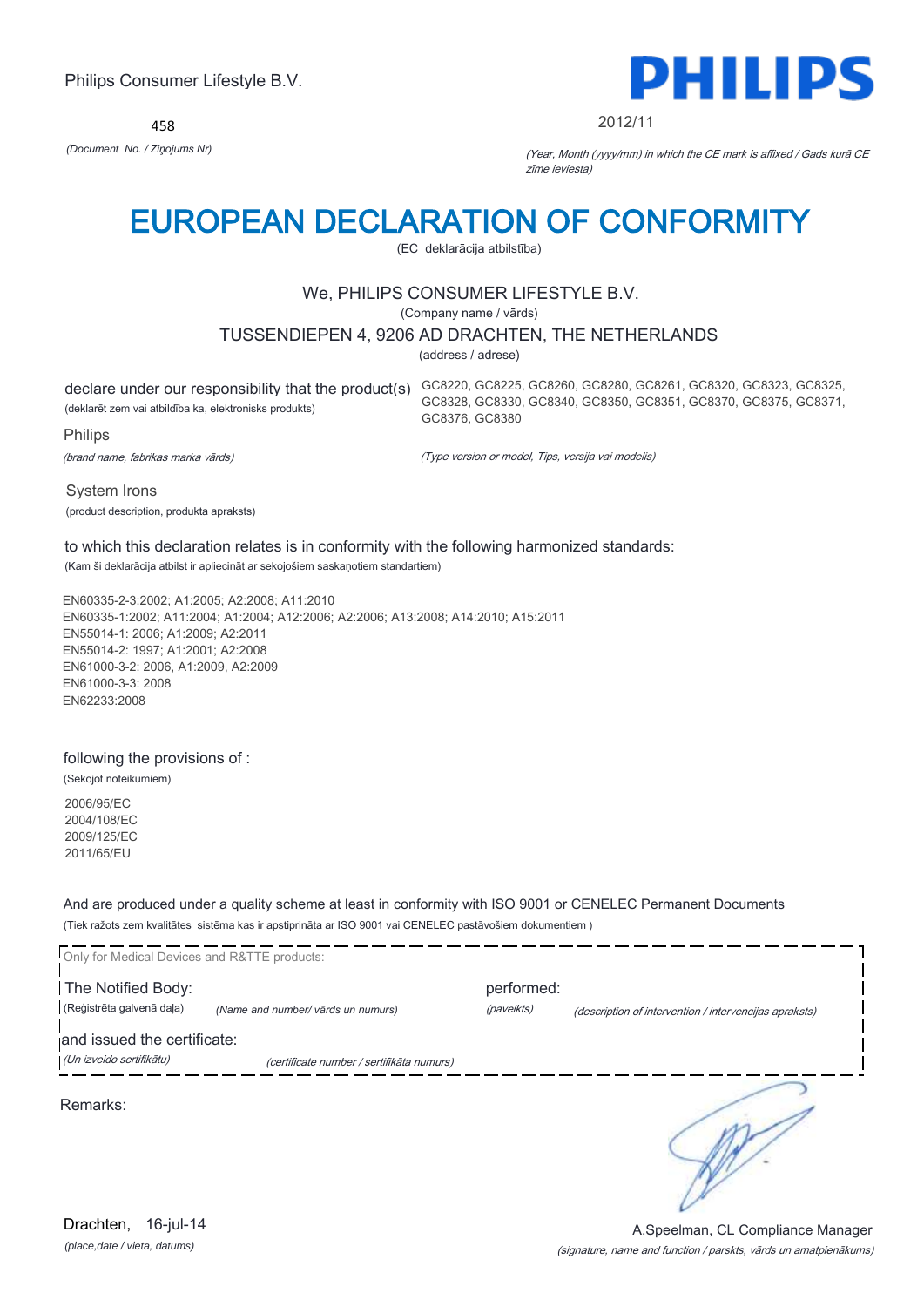458



#### 2012/11

GC8220, GC8225, GC8260, GC8280, GC8261, GC8320, GC8323, GC8325, GC8328, GC8330, GC8340, GC8350, GC8351, GC8370, GC8375, GC8371,

*(Document No. / Numer raportu)* (Year, Month (yyyy/mm) in which the CE mark is affixed / Rok, w którym oznakowanie CE zostało umieszczone na wyrobie)

# EUROPEAN DECLARATION OF CONFORMITY

(DEKLARACJA ZGODNOŚCI CE)

## We, PHILIPS CONSUMER LIFESTYLE B.V.

(Company name / Nazwa)

## TUSSENDIEPEN 4, 9206 AD DRACHTEN, THE NETHERLANDS

(address / adres)

GC8376, GC8380

declare under our responsibility that the product(s) (Deklarujemy na naszą odpowiedzialność, że urządzeni(e/a) elektryczne)

Philips

(brand name, marka)

(Type version or model, Typ lub model)

System Irons

(product description, nazwa /opis produktu)

## to which this declaration relates is in conformity with the following harmonized standards:

(Do którego odnosi się niniejsza deklaracja jest zgodny z następującymi normami zharmonizowanymi)

EN60335-2-3:2002; A1:2005; A2:2008; A11:2010 EN60335-1:2002; A11:2004; A1:2004; A12:2006; A2:2006; A13:2008; A14:2010; A15:2011 EN55014-1: 2006; A1:2009; A2:2011 EN55014-2: 1997; A1:2001; A2:2008 EN61000-3-2: 2006, A1:2009, A2:2009 EN61000-3-3: 2008 EN62233:2008

### following the provisions of :

(Zgodnie z dyrektywami)

*(place,date / miasto, data)* Drachten, 16-jul-14

2006/95/EC 2004/108/EC 2009/125/EC 2011/65/EU

And are produced under a quality scheme at least in conformity with ISO 9001 or CENELEC Permanent Documents (oraz został wyprodukowany zgodnie ze standardami jakościowymi takimi jak ISO9001 lub CENELEC Permanent Documents)

| Only for Medical Devices and R&TTE products: |                                          |            |                                                |
|----------------------------------------------|------------------------------------------|------------|------------------------------------------------|
| The Notified Body:                           |                                          | performed: |                                                |
| (Jednostka certyfikująca)                    | (Name and number/ Nazwa i numer)         | (wykonała) | (description of intervention / rodzaj badania) |
| and issued the certificate:                  |                                          |            |                                                |
| (i wydała certyfikat)                        | (certificate number / numer certyfikatu) |            |                                                |
| Remarks:                                     |                                          |            |                                                |
|                                              |                                          |            |                                                |

### (signature, name and function / podpis, imię i nazwisko oraz funkcja) A.Speelman, CL Compliance Manager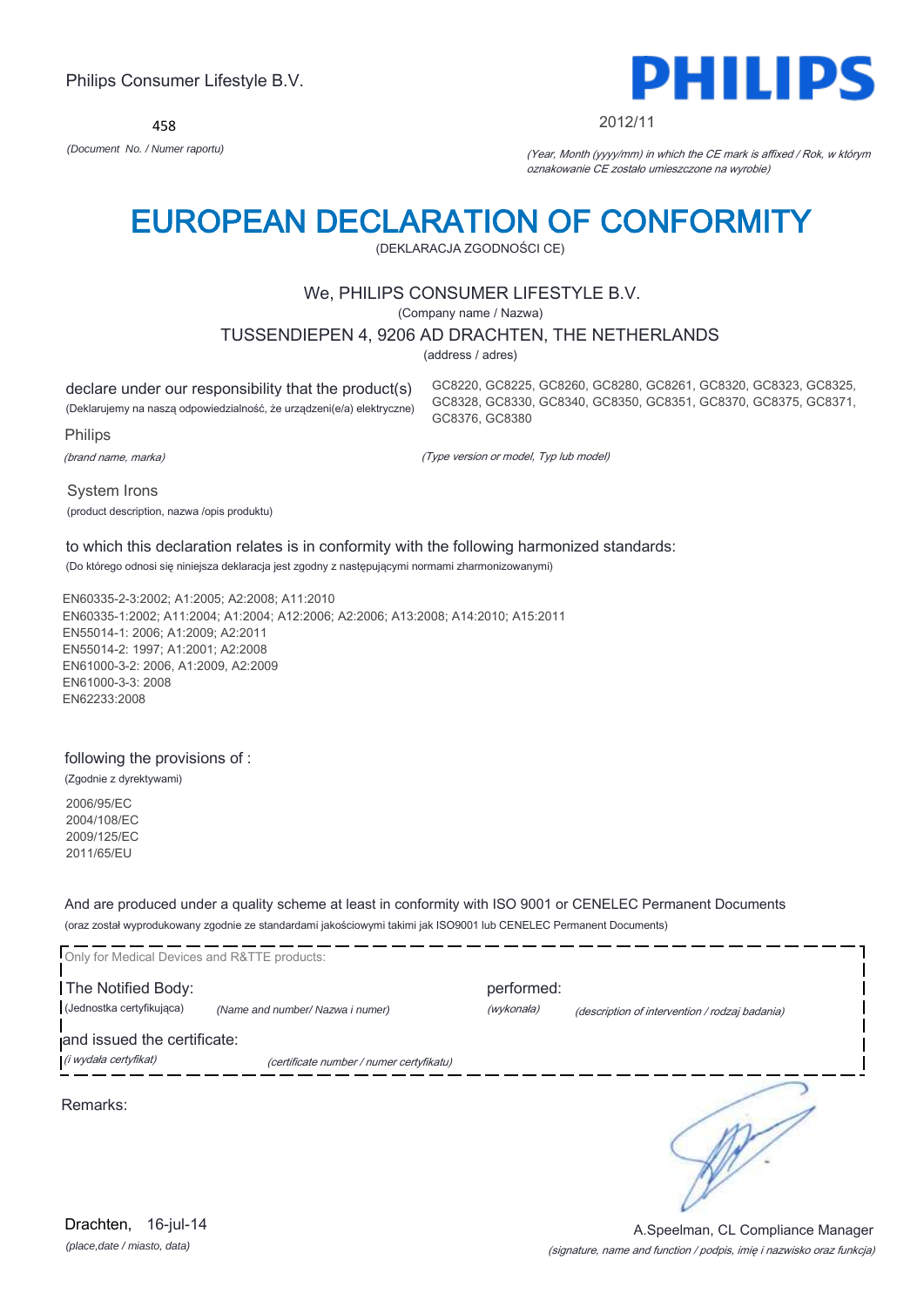458



#### 2012/11

*(Document No. / Relatório No.)* (Year, Month (yyyy/mm) in which the CE mark is affixed / Ano em que a marca CE é afixada)

# EUROPEAN DECLARATION OF CONFORMITY

(DECLARAÇÃODE CONFORMIDADE CE)

## We, PHILIPS CONSUMER LIFESTYLE B.V.

(Company name / Nome)

## TUSSENDIEPEN 4, 9206 AD DRACHTEN, THE NETHERLANDS

(address)

(Declara sob a sua responsabilidade que o(s) producto(s) eléctricos )

Philips

(brand name, nome da marca)

declare under our responsibility that the product(s) GC8220, GC8225, GC8260, GC8280, GC8261, GC8320, GC8323, GC8325, GC8328, GC8330, GC8340, GC8350, GC8351, GC8370, GC8375, GC8371, GC8376, GC8380

(Type version or model, Indicar versão ou modelo)

System Irons

(product description, Descrição do produto)

#### to which this declaration relates is in conformity with the following harmonized standards: (Aqueles a quem esta declaração se derige, está em conformidade com as seguintes normas harmonizadas)

EN60335-2-3:2002; A1:2005; A2:2008; A11:2010 EN60335-1:2002; A11:2004; A1:2004; A12:2006; A2:2006; A13:2008; A14:2010; A15:2011 EN55014-1: 2006; A1:2009; A2:2011 EN55014-2: 1997; A1:2001; A2:2008 EN61000-3-2: 2006, A1:2009, A2:2009 EN61000-3-3: 2008 EN62233:2008

## following the provisions of :

(Na sequência do disposto em:)

2006/95/EC 2004/108/EC 2009/125/EC 2011/65/EU

And are produced under a quality scheme at least in conformity with ISO 9001 or CENELEC Permanent Documents (E são produzidos sob um regime de qualidade, pelo menos, em conformidade com a norma ISO 9001 ou Documentos Permanentes CENELEC)

| Only for Medical Devices and R&TTE products: |                                           |             |                                                          |
|----------------------------------------------|-------------------------------------------|-------------|----------------------------------------------------------|
| The Notified Body:                           |                                           | performed:  |                                                          |
| (O organismo notificado)                     | (Name and number/Nome e número)           | (realizada) | (description of intervention / descrição da intervenção) |
| and issued the certificate:                  |                                           |             |                                                          |
| (E emitido o certificado)                    | (certificate number / certificado número) |             |                                                          |

Remarks: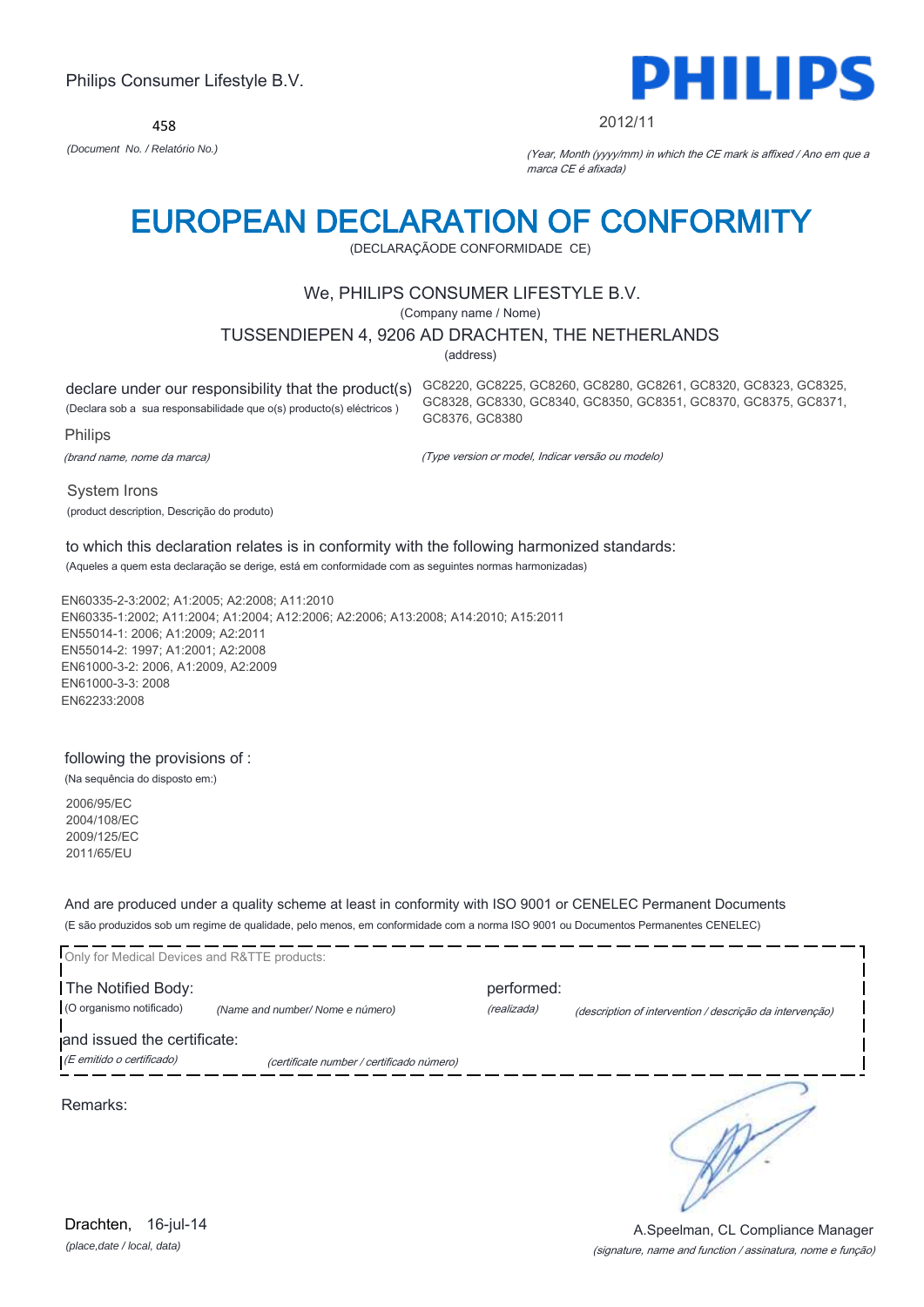458



#### 2012/11

GC8328, GC8330, GC8340, GC8350, GC8351, GC8370, GC8375, GC8371,

*(Document No. / Nr. raport)* (Year, Month (yyyy/mm) in which the CE mark is affixed / Anul în care este aplicat marcajul CE)

# EUROPEAN DECLARATION OF CONFORMITY

(DECLARAŢIE DE CONFORMITATE CE)

## We, PHILIPS CONSUMER LIFESTYLE B.V.

(Company name / Nume)

### TUSSENDIEPEN 4, 9206 AD DRACHTEN, THE NETHERLANDS

(address / adresă)

GC8376, GC8380

declare under our responsibility that the product(s) GC8220, GC8225, GC8260, GC8280, GC8261, GC8320, GC8323, GC8325, (Declarăm pe proprie răspundere că produsul (produsele) electric(e))

Philips

(brand name, marca)

(Type version or model, Tip sau model)

System Irons (product description, descriere produs)

## to which this declaration relates is in conformity with the following harmonized standards:

(La care se referă această declaraţie, este in conformitate cu următoarele standarde armonizate)

EN60335-2-3:2002; A1:2005; A2:2008; A11:2010 EN60335-1:2002; A11:2004; A1:2004; A12:2006; A2:2006; A13:2008; A14:2010; A15:2011 EN55014-1: 2006; A1:2009; A2:2011 EN55014-2: 1997; A1:2001; A2:2008 EN61000-3-2: 2006, A1:2009, A2:2009 EN61000-3-3: 2008 EN62233:2008

### following the provisions of :

(În conformitate cu dispoziţiile directivelor)

2006/95/EC 2004/108/EC 2009/125/EC 2011/65/EU

And are produced under a quality scheme at least in conformity with ISO 9001 or CENELEC Permanent Documents (Şi sunt fabricate după o schemă de calitate conformă cel puţin cu standardul ISO 9001 sau Documentele Permanente CENELEC)

| Only for Medical Devices and R&TTE products: |                                               |              |                                                         |
|----------------------------------------------|-----------------------------------------------|--------------|---------------------------------------------------------|
| The Notified Body:                           |                                               | performed:   |                                                         |
| (Organismul notificat)                       | (Name and number/ Nume si număr)              | (a efectuat) | (description of intervention / descrierea interventiei) |
| and issued the certificate:                  |                                               |              |                                                         |
| (Și a emis certificatul)                     | (certificate number / Numărul certificatului) |              |                                                         |
| Remarks:                                     |                                               |              |                                                         |

*(place,date / locul, data)* Drachten, 16-jul-14

#### (signature, name and function / semnătura, nume şi funcţie) A.Speelman, CL Compliance Manager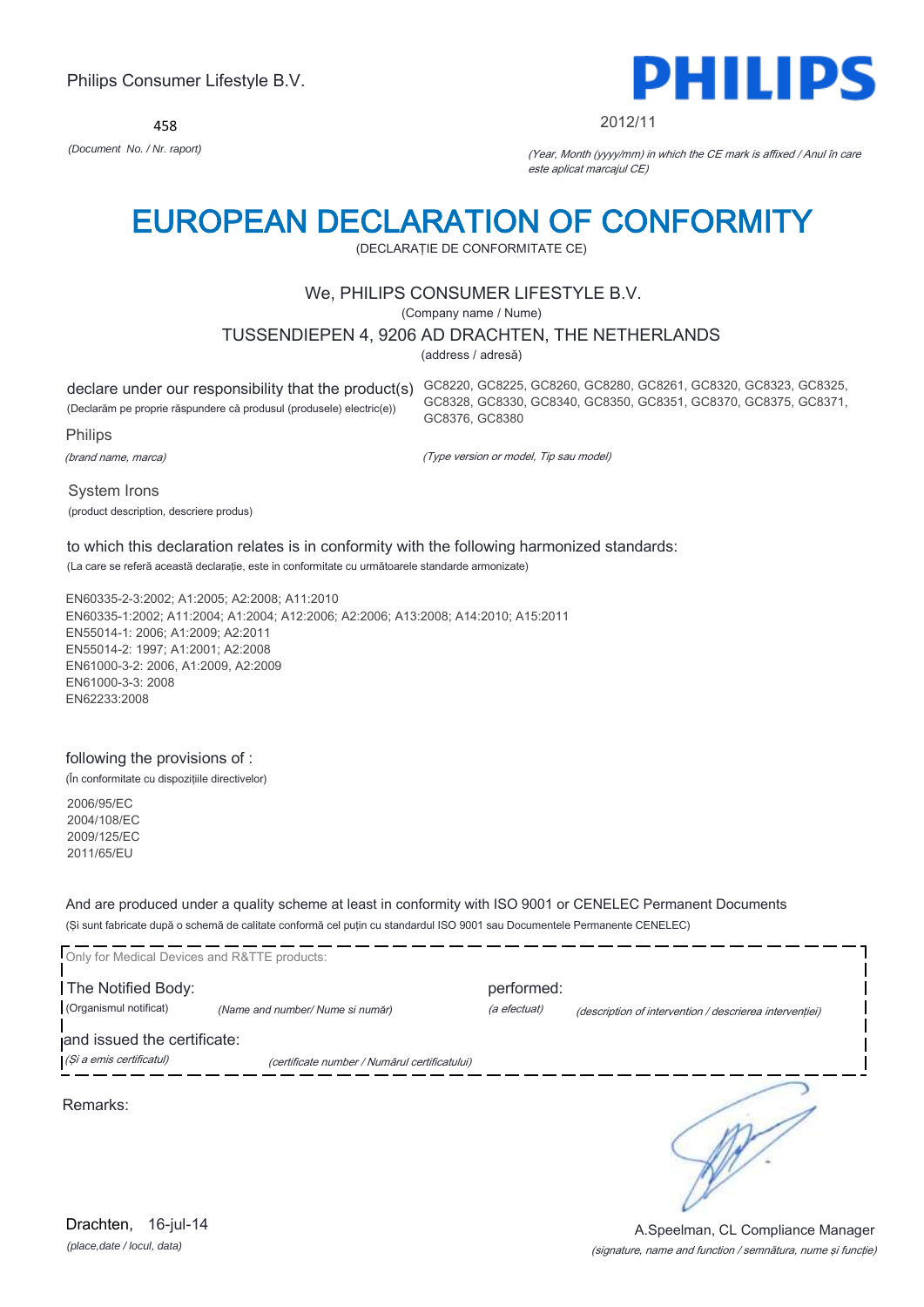458



#### 2012/11

GC8220, GC8225, GC8260, GC8280, GC8261, GC8320, GC8323, GC8325, GC8328, GC8330, GC8340, GC8350, GC8351, GC8370, GC8375, GC8371,

*(Document No. / Номер протокола)* (Year, Month (yyyy/mm) in which the CE mark is affixed / Год начала маркировки знаком CE)

# EUROPEAN DECLARATION OF CONFORMITY

(CE Декларация о соответствии)

## We, PHILIPS CONSUMER LIFESTYLE B.V.

(Company name / Юридическое имя)

### TUSSENDIEPEN 4, 9206 AD DRACHTEN, THE NETHERLANDS

(address / адрес)

declare under our responsibility that the product(s):

(Декларируем под нашу ответственность, что электрическая продукция)

Philips

(brand name, торговая марка)

(Type version or model, тип, модель)

GC8376, GC8380

System Irons

(product description, описание продукции)

## to which this declaration relates is in conformity with the following harmonized standards:

(указанная в данной декларации, соответствует требованиям следующих стандартов:)

EN60335-2-3:2002; A1:2005; A2:2008; A11:2010 EN60335-1:2002; A11:2004; A1:2004; A12:2006; A2:2006; A13:2008; A14:2010; A15:2011 EN55014-1: 2006; A1:2009; A2:2011 EN55014-2: 1997; A1:2001; A2:2008 EN61000-3-2: 2006, A1:2009, A2:2009 EN61000-3-3: 2008 EN62233:2008

### following the provisions of :

(В соответствие с положениями:)

2006/95/EC 2004/108/EC 2009/125/EC 2011/65/EU

And are produced under a quality scheme at least in conformity with ISO 9001 or CENELEC Permanent Documents (по крайней мере, в соответствии с ISO 9001 или)



*(place,date / место, дата)*

### (signature, name and function / подпись, имя и должность) A.Speelman, CL Compliance Manager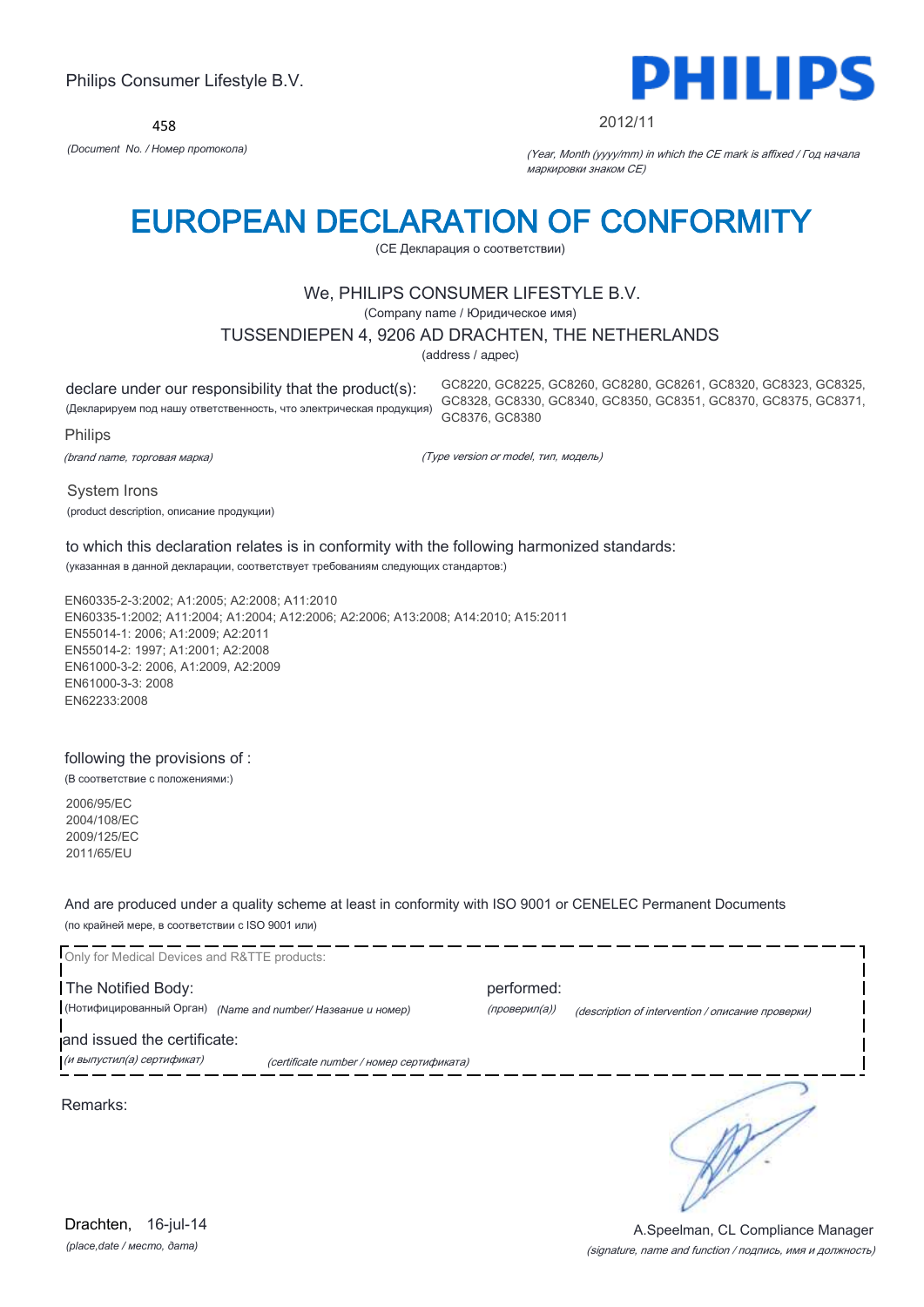458



#### 2012/11

*(Document No. / Správa č.)* (Year, Month (yyyy/mm) in which the CE mark is affixed / Rok v ktorom je opatrený znakom CE)

# EUROPEAN DECLARATION OF CONFORMITY

(Rok v ktorom je opatrený znakom CE)

## We, PHILIPS CONSUMER LIFESTYLE B.V.

(Company name / Meno )

## TUSSENDIEPEN 4, 9206 AD DRACHTEN, THE NETHERLANDS

(address / adresa)

(Prehlasujeme na svoju zodpovednosť, že elektrický výrobok(y))

Philips

(brand name, názov značky)

declare under our responsibility that the product(s) GC8220, GC8225, GC8260, GC8280, GC8261, GC8320, GC8323, GC8325, GC8328, GC8330, GC8340, GC8350, GC8351, GC8370, GC8375, GC8371, GC8376, GC8380

(Type version or model, Typové označenie alebo model)

System Irons (product description, opis prístroja)

## to which this declaration relates is in conformity with the following harmonized standards:

(Na ktorý sa toto vyhlásenie vzťahuje, je v zhode s nasledujúcimi harmonizovanými normami)

EN60335-2-3:2002; A1:2005; A2:2008; A11:2010 EN60335-1:2002; A11:2004; A1:2004; A12:2006; A2:2006; A13:2008; A14:2010; A15:2011 EN55014-1: 2006; A1:2009; A2:2011 EN55014-2: 1997; A1:2001; A2:2008 EN61000-3-2: 2006, A1:2009, A2:2009 EN61000-3-3: 2008 EN62233:2008

## following the provisions of :

(V nadväznosti na ustanovenia)

2006/95/EC 2004/108/EC 2009/125/EC 2011/65/EU

And are produced under a quality scheme at least in conformity with ISO 9001 or CENELEC Permanent Documents (A sú vyrobené systémom kvality minimálne v súlade s normou ISO 9001 alebo CENELEC dokumentmi)

| Only for Medical Devices and R&TTE products:        |                                         |                         |                                             |
|-----------------------------------------------------|-----------------------------------------|-------------------------|---------------------------------------------|
| The Notified Body:<br>(Notifikovaný orgán)          | (Name and number/ Názov a číslo)        | performed:<br>(vykonal) | (description of intervention / opis zásahu) |
| and issued the certificate:<br>(A vydal osvedčenie) | (certificate number / číslo osvedčenia) |                         |                                             |
| Remarks:                                            |                                         |                         |                                             |
|                                                     |                                         |                         |                                             |
|                                                     |                                         |                         |                                             |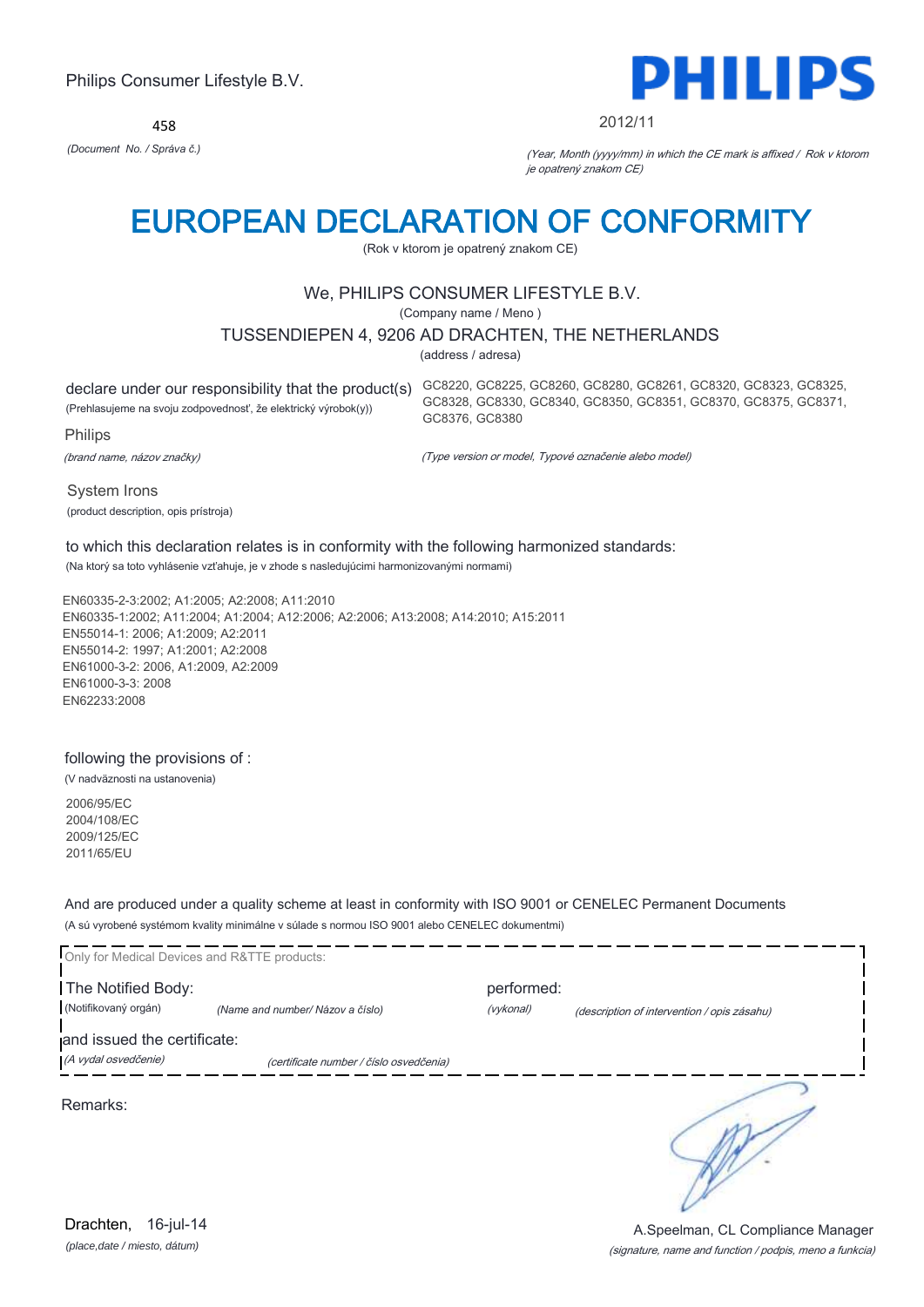458



2012/11

GC8328, GC8330, GC8340, GC8350, GC8351, GC8370, GC8375, GC8371,

*(Document No. / Številka poročila)* (Year, Month (yyyy/mm) in which the CE mark is affixed / Leto namstitve CE znaka)

# EUROPEAN DECLARATION OF CONFORMITY

(Izjava o skladnosti)

## We, PHILIPS CONSUMER LIFESTYLE B.V.

(Company name / Ime)

## TUSSENDIEPEN 4, 9206 AD DRACHTEN, THE NETHERLANDS

(address / Naslov)

GC8376, GC8380

declare under our responsibility that the product(s) GC8220, GC8225, GC8260, GC8280, GC8261, GC8320, GC8323, GC8325, (S polno odgovornostjo izjavljamo)

Philips

(brand name, Ime znamke)

(Type version or model, Tip, verzija ali model)

System Irons (product description, Opis proizvoda)

## to which this declaration relates is in conformity with the following harmonized standards:

(Na katerega se nanaša ta izjava je skladen z naslednjimi harmoniziranimi standardi)

EN60335-2-3:2002; A1:2005; A2:2008; A11:2010 EN60335-1:2002; A11:2004; A1:2004; A12:2006; A2:2006; A13:2008; A14:2010; A15:2011 EN55014-1: 2006; A1:2009; A2:2011 EN55014-2: 1997; A1:2001; A2:2008 EN61000-3-2: 2006, A1:2009, A2:2009 EN61000-3-3: 2008 EN62233:2008

## following the provisions of :

(V skladu z naslednjimi odločbami)

2006/95/EC 2004/108/EC 2009/125/EC 2011/65/EU

And are produced under a quality scheme at least in conformity with ISO 9001 or CENELEC Permanent Documents (In so proizvedeni v skladu s shemo kakovosti najmanj v skladu z ISO 9001 ali CENELEC stalnimi dokumenti)

| Only for Medical Devices and R&TTE products:       |                                             |                          |                                             |
|----------------------------------------------------|---------------------------------------------|--------------------------|---------------------------------------------|
| The Notified Body:<br>(Priglašeno organ)           | (Name and number/ Ime in številka)          | performed:<br>(Izvršeno) | (description of intervention / Opis ukrepa) |
| and issued the certificate:<br>(Izdaja certifikat) | (certificate number / Številka certifikata) |                          |                                             |
| Remarks:                                           |                                             |                          |                                             |
|                                                    |                                             |                          |                                             |
|                                                    |                                             |                          |                                             |

*(place,date / Kraj, datum)* Drachten, 16-jul-14

### (signature, name and function / Podpis, Ime in funkcija) A.Speelman, CL Compliance Manager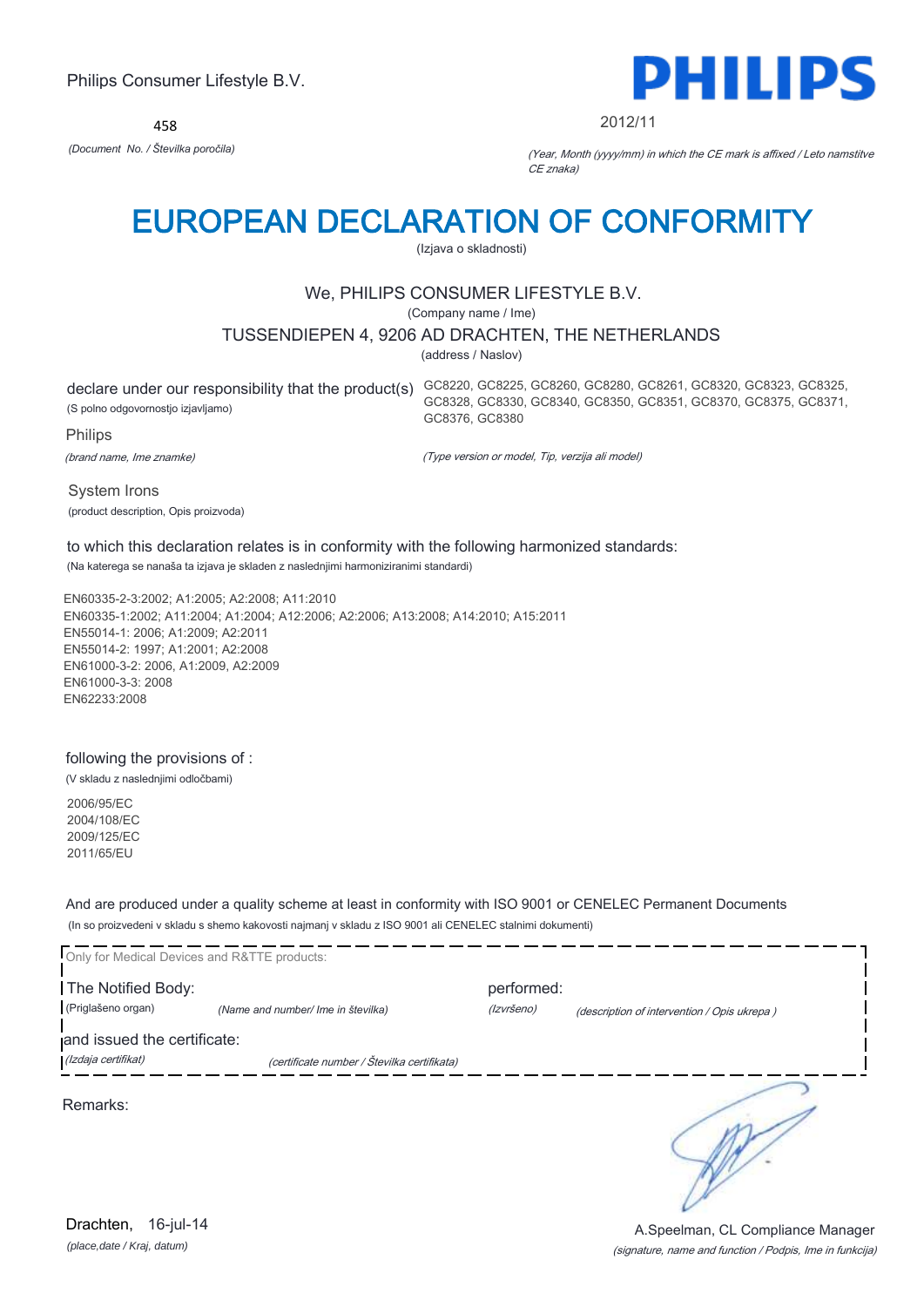458



#### 2012/11

*(Document No. / Döküman Numarası)* (Year, Month (yyyy/mm) in which the CE mark is affixed / CE İbaresinin eklendiği yıl (yyyy/aa))

# EUROPEAN DECLARATION OF CONFORMITY

(EU UYGUNLUK BEYANI)

## We, PHILIPS CONSUMER LIFESTYLE B.V.

(Company name / İmalatçının ismi)

### TUSSENDIEPEN 4, 9206 AD DRACHTEN, THE NETHERLANDS

(address / İmalatçının adresi )

declare under our responsibility that the product(s): GC8220, GC8225, GC8260, GC8280, GC8261, GC8320, GC8323, GC8325, (bizim sorumluluğumuz altında işbu beyanın ilgili bulunduğu aşağıdaki elektrikli ürünün:) Philips GC8328, GC8330, GC8340, GC8350, GC8351, GC8370, GC8375, GC8371, GC8376, GC8380

(brand name, İsim )

System Irons

(product description, Ürün Açıklamas )

(Type version or model, Tip veya model)

## to which this declaration relates is in conformity with the following harmonized standards:

(aşağıda belirtilen ilgili standartların gerektirdiği uygunluğa sahip olduğunu beyan ederiz)

EN60335-2-3:2002; A1:2005; A2:2008; A11:2010 EN60335-1:2002; A11:2004; A1:2004; A12:2006; A2:2006; A13:2008; A14:2010; A15:2011 EN55014-1: 2006; A1:2009; A2:2011 EN55014-2: 1997; A1:2001; A2:2008 EN61000-3-2: 2006, A1:2009, A2:2009 EN61000-3-3: 2008 EN62233:2008

## following the provisions of :

(Yasal hükümler şu şekildedir:)

2006/95/EC 2004/108/EC 2009/125/EC 2011/65/EU

And are produced under a quality scheme at least in conformity with ISO 9001 or CENELEC Permanent Documents (En az ISO 9001 veya CENELEC Daimi Belgelerine uygun kalite şemasına binaen mevcut ürünlerdir)



(signature, name and function / İmza, isim ve görevi) A.Speelman, CL Compliance Manager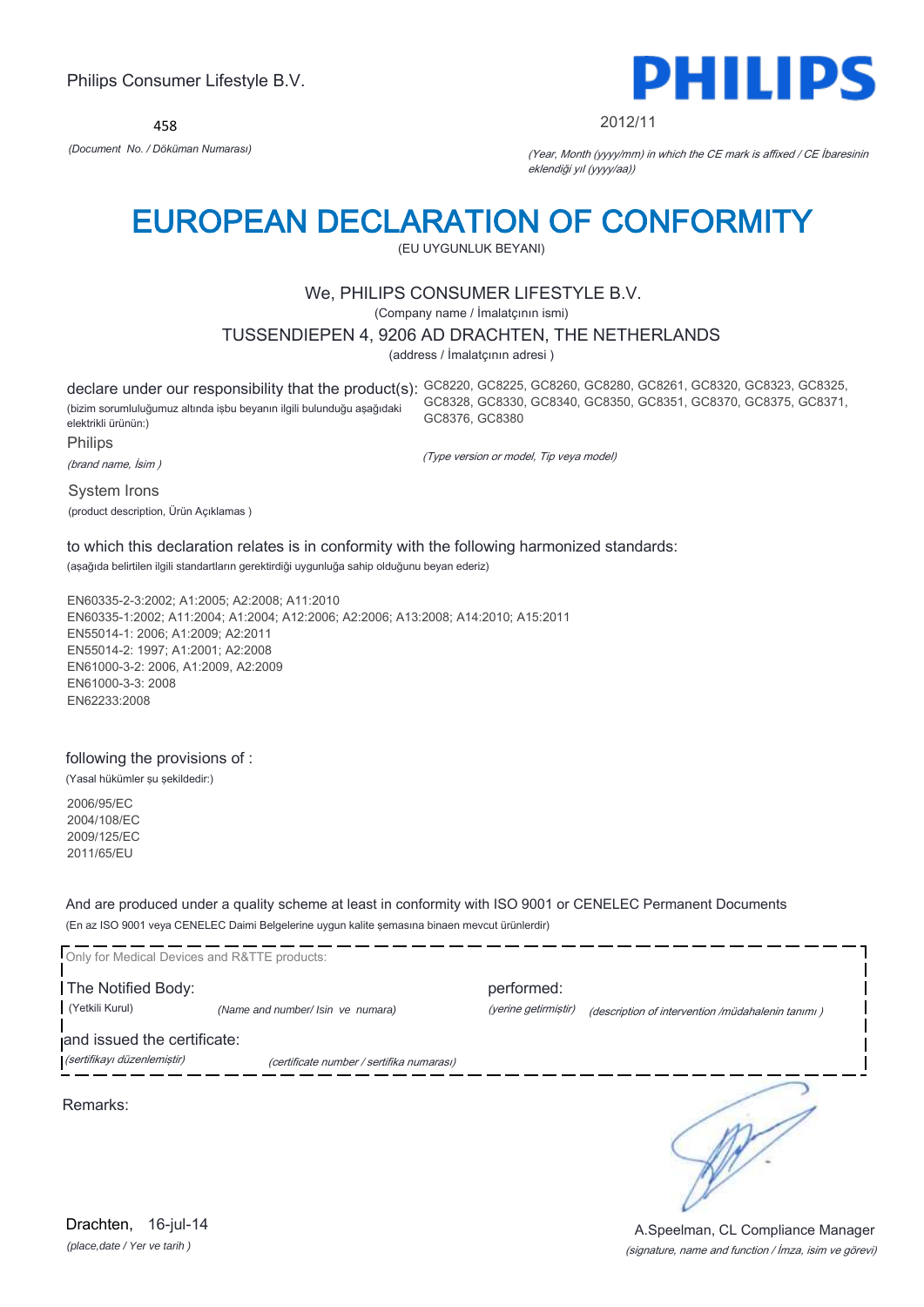458



#### 2012/11

GC8328, GC8330, GC8340, GC8350, GC8351, GC8370, GC8375, GC8371,

*(Document No. / Broj izvještaja)* (Year, Month (yyyy/mm) in which the CE mark is affixed / Godina ishođenja CE oznake)

# EUROPEAN DECLARATION OF CONFORMITY

(Izjava o sukladnosti)

## We, PHILIPS CONSUMER LIFESTYLE B.V.

(Company name / Ime)

## TUSSENDIEPEN 4, 9206 AD DRACHTEN, THE NETHERLANDS

(address / Adresa)

GC8376, GC8380

declare under our responsibility that the product(s) GC8220, GC8225, GC8260, GC8280, GC8261, GC8320, GC8323, GC8325, (Odgovorno izjavljujemo da je elektični uređaj(i))

Philips

(brand name, Naziv robne marke)

(Type version or model, Tipska oznaka ili model)

System Irons (product description, opis proizvoda)

to which this declaration relates is in conformity with the following harmonized standards:

(Na koje se ova izjava odnosi zadovoljava sljedeće usklađene norme)

EN60335-2-3:2002; A1:2005; A2:2008; A11:2010 EN60335-1:2002; A11:2004; A1:2004; A12:2006; A2:2006; A13:2008; A14:2010; A15:2011 EN55014-1: 2006; A1:2009; A2:2011 EN55014-2: 1997; A1:2001; A2:2008 EN61000-3-2: 2006, A1:2009, A2:2009 EN61000-3-3: 2008 EN62233:2008

### following the provisions of :

(Slijedom odredbi:)

2006/95/EC 2004/108/EC 2009/125/EC 2011/65/EU

And are produced under a quality scheme at least in conformity with ISO 9001 or CENELEC Permanent Documents (najmanje u skladu sa normom ISO 9001 ili)

| Only for Medical Devices and R&TTE products: |                                     |            |                                                   |
|----------------------------------------------|-------------------------------------|------------|---------------------------------------------------|
| The Notified Body:                           |                                     | performed: |                                                   |
| (Nadležno tijelo)                            | (Name and number/ Ime i broj)       | (Izveden)  | (description of intervention / Opis intervencije) |
| and issued the certificate:                  |                                     |            |                                                   |
| (l izdana je potvrda)                        | (certificate number / Broj potvrde) |            |                                                   |
| Remarks:                                     |                                     |            |                                                   |

*(place,date / Mjesto ,datum)* Drachten, 16-jul-14

### (signature, name and function / Potpis,ime i radno mjesto) A.Speelman, CL Compliance Manager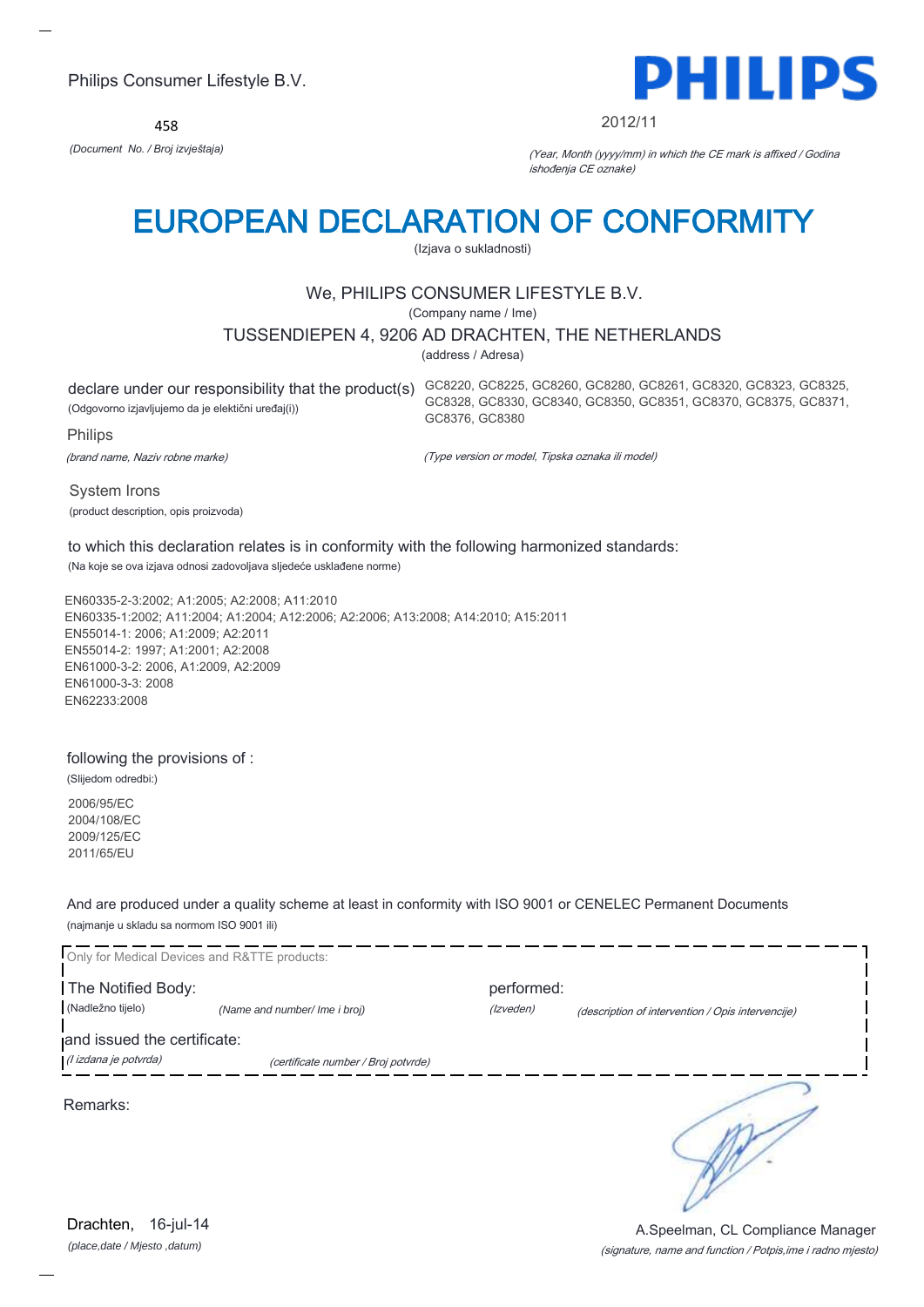458



#### 2012/11

*(Document No. / Αρ. έκθεσης)* (Year, Month (yyyy/mm) in which the CE mark is affixed / Έτος επικόλλησης του σήματος συμμόρφωσης CE)

# EUROPEAN DECLARATION OF CONFORMITY

(ΔΗΛΩΣΗ ΣΥΜΜΟΡΦΩΣΗΣ CE)

## We, PHILIPS CONSUMER LIFESTYLE B.V.

(Company name / Επωνυμία)

### TUSSENDIEPEN 4, 9206 AD DRACHTEN, THE NETHERLANDS

(address / Διεύθυνση)

declare under our responsibility that the product(s) GC8220, GC8225, GC8260, GC8280, GC8261, GC8320, GC8323, GC8325, (Δηλώνουμε υπεύθυνα ότι το ηλεκτρολογικό προϊόν/ προϊόντα) Philips

GC8328, GC8330, GC8340, GC8350, GC8351, GC8370, GC8375, GC8371, GC8376, GC8380

(brand name, ονομασία μάρκας)

(Type version or model, Τύπος έκδοσης ή μοντέλο)

System Irons

(product description, περιγραφή προϊόντος)

## to which this declaration relates is in conformity with the following harmonized standards:

(στο οποίο/ στα οποία αφορά η παρούσα δήλωση συμμορφούται/ συμμορφούνται με τα εξής εναρμονισμένα πρότυπα)

EN60335-2-3:2002; A1:2005; A2:2008; A11:2010 EN60335-1:2002; A11:2004; A1:2004; A12:2006; A2:2006; A13:2008; A14:2010; A15:2011 EN55014-1: 2006; A1:2009; A2:2011 EN55014-2: 1997; A1:2001; A2:2008 EN61000-3-2: 2006, A1:2009, A2:2009 EN61000-3-3: 2008 EN62233:2008

### following the provisions of :

(Σύμφωνα με τις διατάξεις των οδηγιών)

2006/95/EC 2004/108/EC 2009/125/EC 2011/65/EU

And are produced under a quality scheme at least in conformity with ISO 9001 or CENELEC Permanent Documents

(Και παράγεται/ παράγονται σύμφωνα με ένα ποιοτικό πρόγραμμα που συμμορφούται, κατ'ελάχιστον, με το πρότυπο ISO 9001 ή με τα Μόνιμα Έγγραφα Τεκμηρίωσης της CENELEC) \_\_\_\_\_\_\_\_\_\_\_\_\_\_\_\_\_\_\_\_\_\_\_\_

| Only for Medical Devices and R&TTE products:                                                                   |                                                                                   |
|----------------------------------------------------------------------------------------------------------------|-----------------------------------------------------------------------------------|
| The Notified Body:<br>(Ο ειδοποιηθείς οργανισμός)<br>(Name and number/ Ονομασία και αριθμός)                   | performed:<br>(διεξήγαγε)<br>(description of intervention / περιγραφή παρέμβασης) |
| and issued the certificate:<br>(Και εξέδωσε το πιστοποιητικό)<br>(certificate number / αριθμός πιστοποιητικού) |                                                                                   |
| Remarks:                                                                                                       |                                                                                   |
|                                                                                                                |                                                                                   |